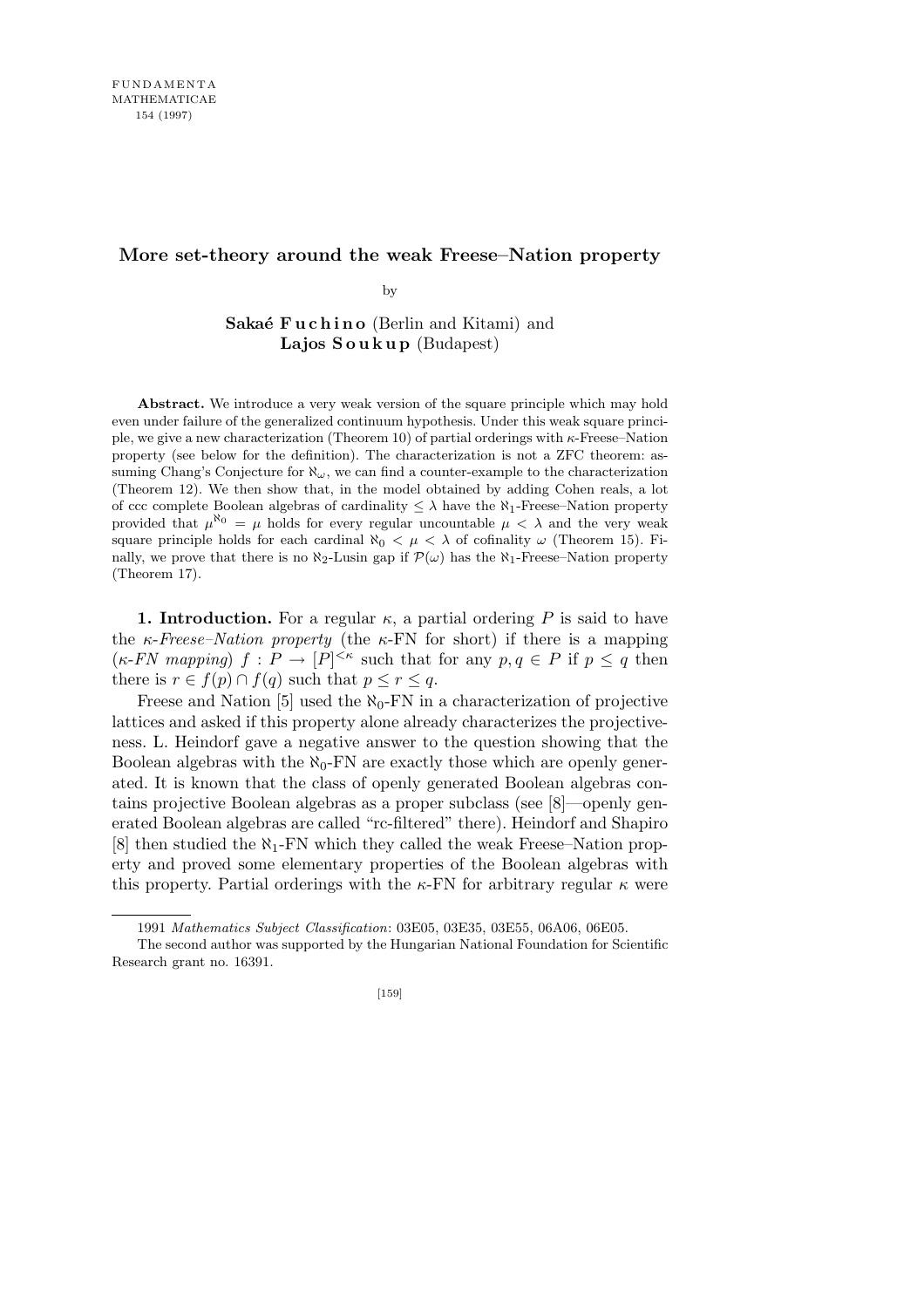further studied in Fuchino, Koppelberg and Shelah [6]. Koppelberg [10] gives some nice applications of the *ℵ*1-FN.

In the following we shall quote some elementary facts from [6] which we need later. First of all, it can be readily seen that every small partial ordering has the *κ*-FN:

**LEMMA** 1 ([6]). *Every partial ordering P of cardinality*  $\leq \kappa$  *has the κ-FN.*

For a partial ordering *P* and a subordering  $Q \subseteq P$ , we say that *Q* is a *κ*-*subordering* of *P* and write  $Q \leq_{\kappa} P$  if, for every  $p \in P$ , the set  $\{q \in Q :$  $q \leq p$ *}* has a cofinal subset of cardinality  $\lt \kappa$  and the set  $\{q \in Q : q \geq p\}$ has a coinitial subset of cardinality *< κ*.

**LEMMA** 2 ([6]). *Suppose that*  $\delta$  *is a limit ordinal and*  $(P_{\alpha})_{\alpha < \delta}$  *a continuously increasing chain of partial orderings such that*  $P_{\alpha} \leq_{\kappa} P_{\delta}$  *for all α < δ. If P<sup>α</sup> has the κ-FN for every α < δ*, *then P<sup>δ</sup> also has the κ-FN.*

For application of Lemma 2, it is enough to have  $P_{\alpha} \leq_{\kappa} P_{\delta}$  and the  $\kappa$ -FN of  $P_\alpha$  for every  $\alpha < \delta$  such that either  $\alpha$  is a successor or of cofinality  $\geq \kappa$ :  $P_{\alpha} \leq_{\kappa} P_{\delta}$  for  $\alpha < \delta$  of cofinality  $\lt \kappa$  follows from this since such a  $P_{\alpha}$  can be represented as the union of  $\lt \kappa$  many  $\kappa$ -suborderings of  $P_\delta$ . Hence by inductive application of Lemma 2, we can show that  $P_\alpha$  satisfies the *κ*-FN for every  $\alpha \leq \delta$ . Similarly, if  $\delta$  is a cardinal  $>\kappa$ , then it is enough to have *P*<sub>α</sub>  $\lt$ <sub>*κ*</sub> *P*<sub>δ</sub> and the *κ*-FN of *P*<sub>α</sub> for every limit  $\alpha \lt \delta$  of cofinality  $\geq \kappa$ .

PROPOSITION 3 ([6]). For a regular  $\kappa$  and a partial ordering P, the fol*lowing are equivalent*:

(1) *P* has the  $\kappa$ -*FN*;

(2) For some, or equivalently, any sufficiently large  $\chi$ , if  $M \prec H_{\chi}$  =  $(\mathcal{H}_{\chi}, \in)$  *is such that*  $P \in M$ ,  $\kappa \subseteq M$  *and*  $|M| = \kappa$  *then*  $P \cap M \leq_{\kappa} P$ ;

(3)  $\{C \in [P]^{\kappa} : C \leq_{\kappa} P\}$  *contains a club set.* 

Though Proposition 3(2) is quite useful to show that a partial ordering has the  $\kappa$ -FN, sometimes it is quite difficult to check Proposition 3(2) as in the case of the  $\aleph_1$ -FN of  $P(\omega)$  or  $[\kappa]^{<\omega}$ : in these cases it is independent if Proposition 3(2) holds. With applications like Corollary 11 in mind, we could think of another possible variant of Proposition  $3(2)$  in terms of the following weakening of the notion of internal approachability from [4]: for a regular  $\kappa$  and a sufficiently large  $\chi$ , we shall call an elementary submodel M of  $\mathcal{H}_{\chi}$   $V_{\kappa}$ -like if either  $\kappa = \aleph_0$  and M is countable, or there is an increasing sequence  $(M_\alpha)_{\alpha<\kappa}$  of elementary submodels of *M* of cardinality less than  $\kappa$ such that  $M_{\alpha} \in M_{\alpha+1}$  for all  $\alpha < \kappa$  and  $M = \bigcup_{\alpha < \kappa} M_{\alpha}$ .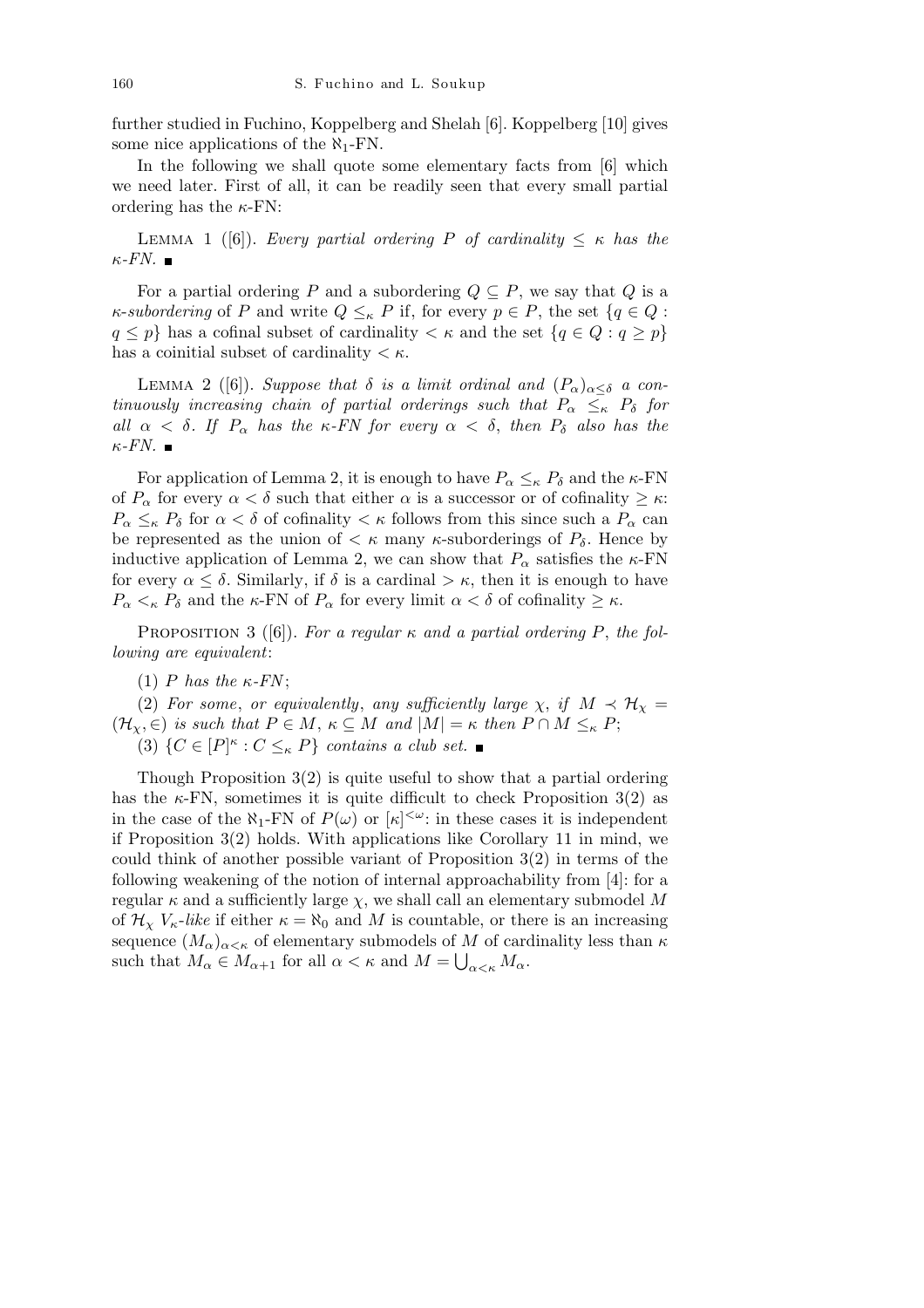In [6], a characterization of the  $\kappa$ -FN using  $V_{\kappa}$ -like elementary submodels in place of elementary submodels in Proposition 3(2) was discussed. Unfortunately, it appeared that some consequences of *¬*0 # are necessary for the characterization (see "Added in Proof" in [6]). In this paper, we introduce a weakening of the very weak square principle from [3]—the principle  $\Box_{\kappa,\mu}^{***}$ . In Section 2 we show the equivalence of  $\Box_{\kappa,\mu}^{***}$  with the existence of a matrix  $(M_{\alpha,\beta})_{\alpha<\mu^+,\beta<\mathrm{cf}(\mu)}$ —which we called a (weak)  $(\kappa,\mu)$ -dominating matrix—of elementary submodels of  $\mathcal{H}(\chi)$  for sufficiently large  $\chi$  with certain properties. This fact is used in Section 3 to show that  $\Box_{\kappa,\lambda}^{***}$  together with a very weak version of the Singular Cardinals Hypothesis yields the characterization of partial orderings with the  $\kappa$ -FN in terms of  $V_{\kappa}$ -like elementary submodels (Theorem 10). ZFC or even  $ZFC + GCH$  is not enough for this characterization: in Section 4, we show that, under Chang's Conjecture for *ℵω*, there is a counter-example to the characterization. Together with Theorem 10, this counter-example also shows that  $\Box_{\aleph_1,\aleph_\omega}^{**}$  is not a theorem in ZFC + GCH.

One of the most natural questions concerning the  $\kappa$ -FN is whether  $(\mathcal{P}(\omega),$ *⊆*) has the *ℵ*1-FN. It is easy to see that (*P*(*ω*)*, ⊆*) has the *ℵ*1-FN iff  $(\mathcal{P}(\omega)/\text{fin}, \subseteq^*)$  does (see [6]). See also Koppelberg [10] for some consequences of the  $\aleph_1$ -FN of  $\mathcal{P}(\omega)/\text{fin}$ . By Lemma 1,  $\mathcal{P}(\omega)$  has the  $\aleph_1$ -FN under CH. In Section 5, we show that  $\mathcal{P}(\omega)$  and a lot of other ccc complete Boolean algebras still have the  $\aleph_1$ -FN in a model obtained by adding an arbitrary number of Cohen reals to a model of, say,  $V = L$ . On the other hand, it can happen very easily that  $\mathcal{P}(\omega)$  does not have the  $\aleph_1$ -FN. In [6], it was shown that this is the case when  $\mathbf{b} > \aleph_1$  or, more generally, if there is a  $\subseteq$ <sup>\*</sup>-sequence of elements of *P*(*ω*) of order-type ≥ *ω*<sub>2</sub>. In Section 6, we show that the existence of an  $\aleph_2$ -Lusin gap can be another reason for failure of the  $\aleph_1$ -FN. At the moment the authors do not know if there are yet other reasons for failure of the  $\aleph_1$ -FN of  $\mathcal{P}(\omega)$ :

PROBLEM 1. *Suppose that*  $\mathcal{P}(\omega)$  *does not have any increasing chain of*  $length \geq \aleph_2$  *with respect to*  $\subseteq^*$  *and that there is no*  $\aleph_2$ -*Lusin gap. Does it follow that*  $P(\omega)$  *has the*  $\aleph_1$ -*FN*?

Our notation is fairly standard. The following are possible deviations from the standard: for  $C \subseteq \kappa$ , we denote by  $(C)'$  the set of limit points of  $C$ other than  $\kappa$ . For an ordinal  $\alpha$ ,  $\lim(\alpha) = {\beta < \alpha : \beta$  is a limit ordinal}. For a partial ordering  $P$ ,  $cf(P) = min\{|X| : X \subseteq P$ ,  $X$  is cofinal in  $P\}$ .  $[\lambda]^{<\kappa} =$  ${X \subseteq \lambda : |X| < \kappa}$  is often seen as the partial ordering  ${(\lambda |^{<\kappa}, \subseteq)}$ . If *Q* is a subordering of a partial ordering *P* and  $p \in P$  then  $Q \uparrow p = \{q \in Q : q \geq p\}$ and  $Q\upharpoonright p = \{q \in Q : q \leq p\}$ . Let *I* be an infinite set. Adopting the notation of [12], we denote by  $\text{Fn}(I, 2)$  the standard partial ordering for adding [*I*] Cohen reals, i.e.  $Fn(I, 2)$  is the partial ordering  $\{p : p$  is a mapping with dom $(p) \in$  $[I] <sup>∗N<sub>0</sub></sup>$  and range(*p*) ⊆ 2} with the inverse inclusion.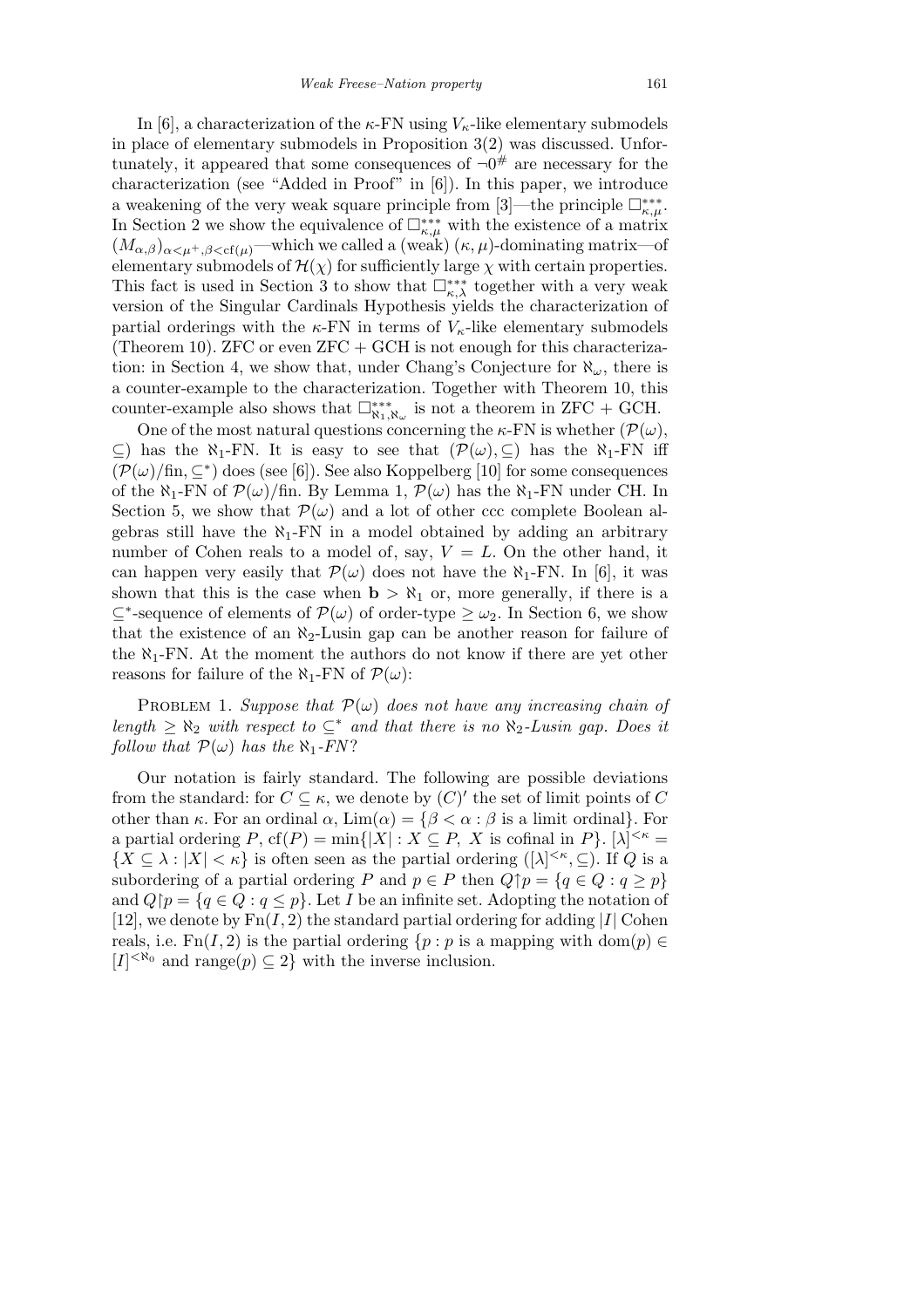**2. Very weak square and dominating matrix.** For a cardinal  $\mu$ , the *weak square principle for*  $\mu$  (notation:  $\Box_{\mu}^{*}$ ) is the statement: there is a sequence  $(\mathcal{C}_{\alpha})_{\alpha \in \text{Lim}(\mu^+)}$  such that for every  $\alpha \in \text{Lim}(\mu^+),$ 

- $(\text{w1}) \mathcal{C}_{\alpha} \subseteq \mathcal{P}(\alpha) \text{ and } |\mathcal{C}_{\alpha}| \leq \mu;$
- (w2) every  $C \in \mathcal{C}_{\alpha}$  is a club in  $\alpha$  and if  $cf(\alpha) < \mu$  then  $otp(C) < \mu$ ;
- (w3) for every  $C \in \mathcal{C}_{\alpha}$  and  $\delta \in (C)^{\prime}$ , we have  $C \cap \delta \in \mathcal{C}_{\delta}$ .

Clearly we have  $\square_{\mu} \to \square_{\mu}^*$ . Jensen [9] proved that  $\square_{\mu}^*$  is equivalent to the existence of a special Aronszajn tree on  $\mu^+$ . Ben-David and Magidor [2] showed that the weak square principle for a singular  $\mu$  is actually weaker than the square principle: they constructed a model of  $\Box^*_{\aleph_\omega}$  and  $\neg \Box_{\aleph_\omega}$  starting from a model with a supercompact cardinal.

Foreman and Magidor considered in [3] the following principle which is, e.g. under GCH, a weakening of the  $\Box^*$  principle: for a cardinal  $\mu$ , the *very weak square principle for*  $\mu$  holds if there is a sequence  $(C_{\alpha})_{\alpha \leq \mu^+}$  and a club  $D \subseteq \mu^+$  such that for every  $\alpha \in D$ ,

- (v1)  $C_{\alpha} \subseteq \alpha$ ,  $C_{\alpha}$  is unbounded in  $\alpha$ ;
- (v2) for all bounded  $x \in [C_\alpha]^{<\omega_1}$ , there is  $\beta < \alpha$  such that  $x = C_\beta$ .

In this paper, we shall use the following yet weaker variant of the very weak square principle. For a regular cardinal  $\kappa$  and  $\mu > \kappa$ , let  $\Box_{\kappa,\mu}^{***}$  be the following assertion: there exists a sequence  $(C_{\alpha})_{\alpha<\mu^+}$  and a club set  $D\subseteq \mu^+$ such that for  $\alpha \in D$  with  $cf(\alpha) \geq \kappa$ 

(y1)  $C_{\alpha} \subseteq \alpha$ ,  $C_{\alpha}$  is unbounded in  $\alpha$ ;

 $(y2)$   $[\alpha]^{<\kappa} \cap \{C_{\alpha'} : \alpha' < \alpha\}$  dominates  $[C_{\alpha}]^{<\kappa}$  (with respect to  $\subseteq$ ).

Since (y2) remains valid when  $C_{\alpha}$ 's for  $\alpha \in D$  are shrunk, we may replace  $(y1)$  by

(y1')  $C_{\alpha} \subseteq \alpha$ ,  $C_{\alpha}$  is unbounded in  $\alpha$  and  $otp(C_{\alpha}) = cf(\alpha)$ .

A corresponding remark holds also for the sequence of the very weak square principle.

LEMMA 4. (a) *The very weak square principle for*  $\mu$  *implies*  $\Box_{\omega_1,\mu}^{***}$ .

(b) *For a singular cardinal*  $\mu$  *and a regular*  $\kappa$  *such that*  $cf(|\lambda|^{<\kappa}, \subseteq) \leq \mu$ *for every*  $\lambda < \mu$ ,  $\Box_{\mu}^{*}$  *implies*  $\Box_{\kappa,\mu}^{***}$ .

P r o o f. (a) is clear. For (b), let  $(\mathcal{C}_{\alpha})_{\alpha \in \text{Lim}(\mu^+)}$  be a weak square sequence. Let  $\mathcal{C}_{\alpha} = \{C_{\alpha,\beta} : \beta < \mu\}$  for every  $\alpha \in \text{Lim}(\mu^+)$ . By shrinking  $C_{\alpha,\beta}$ 's if necessary, we may assume that  $|C_{\alpha,\beta}| < \mu$  for every  $\alpha \in \text{Lim}(\mu^+)$  and  $\beta < \mu$ . Note that we need here the assumption that  $\mu$  be singular. For  $\alpha \in \text{Lim}(\mu^+)$ and  $\beta < \mu$ , let  $X_{\alpha,\beta}$  be a cofinal subset of  $[C_{\alpha,\beta}]^{<\kappa}$  of cardinality  $\leq \mu$  and let  ${C_\alpha : \alpha \in \mu^+ \setminus \text{Lim}(\mu^+)}$  be an enumeration of  $\bigcup \{X_{\alpha,\beta} : \alpha \in \text{Lim}(\mu^+),\}$  $\beta < \mu$ . For each  $\alpha \in \text{Lim}(\mu^+)$ , let  $C_{\alpha} = C_{\alpha,0}$ . Let  $F: \mu^+ \to \mu^+$  be defined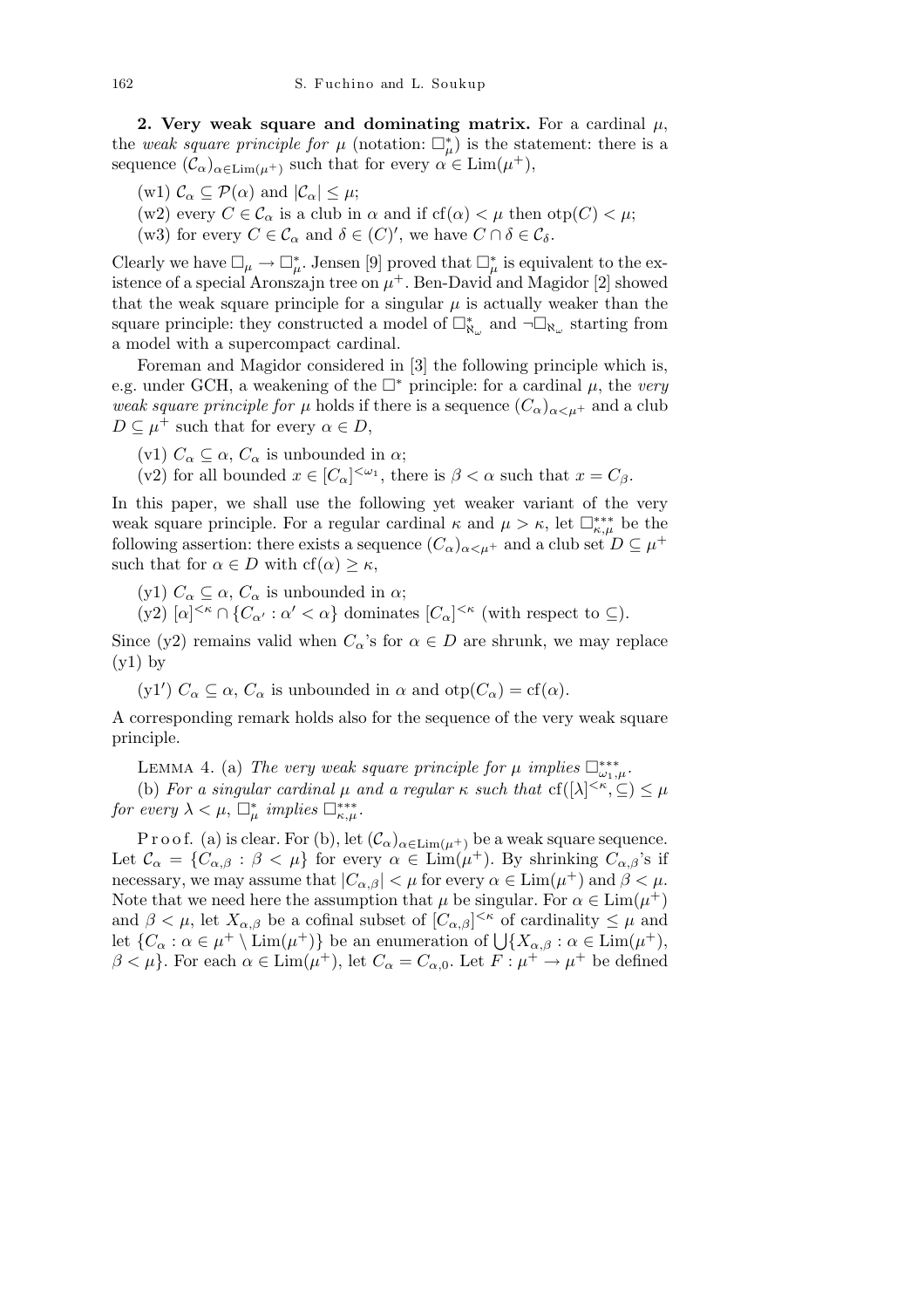by  $F(\xi) = \min\{\gamma < \mu^+ : X_{\xi,\beta} \subseteq \{C_\alpha : \alpha < \gamma\} \text{ for every } \beta < \mu\}.$  Let  $D \subseteq \mu^+$  be a club set closed with respect to *F*. Then  $(C_{\alpha})_{\alpha \leq \mu^+}$  and *D* are as in the definition of  $\Box_{\kappa,\mu}^{**}$ . To see that (y2) is satisfied, let  $\alpha \in D$  be such that  $cf(\alpha) \geq \kappa$  and  $x \in [C_{\alpha}]^{\leq \kappa}$ . By definition we have  $C_{\alpha} = C_{\alpha,0}$ . Hence there are  $\alpha' \in \alpha \cap \text{Lim}(\mu^+)$  and  $\beta < \lambda$  such that  $x \in [C_{\alpha',\beta}]^{<\kappa}$ . Since  $\alpha$  is closed with respect to *F*, there is some  $\gamma < \alpha$  such that  $x \subseteq C_{\gamma} \in [C_{\alpha',\beta}]^{<\kappa}$ .  $\blacksquare_{\text{Lemma 4}}$ 

 $\Box_{\kappa,\mu}^{***}$  has some influence on cardinal arithmetic of cardinals below *μ*:

LEMMA 5. *Suppose that*  $κ$  *is regular and*  $μ$  *is such that* cf( $μ$ )  $lt$   $κ$ *. If*  $\Box_{\kappa,\mu}^{***}$  *holds, then*  $cf([\lambda]^{<\kappa}, \subseteq) < \mu$  for every  $\lambda < \mu$ .

P r o o f. Let  $(C_{\alpha})_{\alpha<\mu^+}$  and  $D\subseteq\mu^+$  be witnesses of  $\Box_{\kappa,\mu}^{***}$ . For  $\lambda<\mu$ , let  $\delta \in D$  be such that  $cf(\delta) \geq \lambda + \kappa$ . Then  $\{C_{\alpha} : \alpha < \delta\} \cap [\delta]^{<\kappa}$  is cofinal in  $[C_{\delta}]^{<\kappa}$ . Since  $|\delta| \leq \mu$  it follows that  $cf([C_{\delta}]^{<\kappa}, \subseteq) \leq \mu$ . As the order type of *C*<sup> $\delta$ </sup> is at least  $\lambda$ , it follows that  $\nu = \text{cf}([\lambda]^{<\kappa}, \subseteq) \leq \mu$ . But  $\text{cf}(\nu) \geq \kappa$ . Hence  $ν < μ$ . Lemma 5

Suppose now that  $\kappa$  is a regular cardinal and  $\mu > \kappa$  is such that cf( $\mu$ )  $< \kappa$ . Let  $\mu^* = \text{cf}(\mu)$ . For a sufficiently large  $\chi$  and  $x \in \mathcal{H}(\chi)$ , let us call a sequence  $(M_{\alpha,\beta})_{\alpha\leq\mu^+,\beta\leq\mu^*}$  a  $(\kappa,\mu)$ *-dominating matrix over x*—or just a *dominating matrix over x* if it is clear from the context which  $\kappa$  and  $\mu$  are meant—if the following conditions hold:

(j1)  $M_{\alpha,\beta} \prec \mathcal{H}(\chi)$ ,  $x \in M_{\alpha,\beta}$ ,  $\kappa + 1 \subseteq M_{\alpha,\beta}$  and  $|M_{\alpha,\beta}| < \mu$  for all  $\alpha < \mu^+$  and  $\beta < \mu^*$ ;

(j2)  $(M_{\alpha,\beta})_{\beta<\mu^*}$  is an increasing sequence for each  $\alpha<\mu^+$ ;

(j3) if  $\alpha < \mu^+$  is such that cf( $\alpha$ )  $\geq \kappa$ , then there is  $\beta^* < \mu^*$  such that, for every  $\beta^* \leq \beta < \mu^*$ ,  $[M_{\alpha,\beta}]^{<\kappa} \cap M_{\alpha,\beta}$  is cofinal in  $([M_{\alpha,\beta}]^{<\kappa}, \subseteq)$ .

For  $\alpha < \mu^+$ , let  $M_\alpha = \bigcup$  $\beta \leq \mu^* M_{\alpha,\beta}$ . By (j1) and (j2), we have  $M_{\alpha} \prec$  $\mathcal{H}(\chi)$ .

(j4)  $(M_{\alpha})_{\alpha<\mu^+}$  is continuously increasing and  $\mu^+\subseteq\bigcup$ *α<µ*<sup>+</sup> *Mα*.

Foreman and Magidor [3] called a sequence of subsets of  $\mu^+$  having some properties similar to those of the sequence  $(\mu^+ \cap M_{\alpha,\beta})_{\alpha < \mu^+,\beta < \mu^*}$  for  $(M_{\alpha,\beta})_{\alpha\leq u^+,\beta\leq u^*}$  as above a Jensen matrix. Our definition of dominating matrices and some ideas in the proofs in this section are inspired by their paper. Note that, in the case of  $2^{< \kappa} = \kappa$ , (j3) can be replaced by the following seemingly stronger property:

(j3') if  $\alpha < \mu^+$  is such that cf( $\alpha$ )  $\geq \kappa$ , then there is  $\beta^* < \mu^*$  such that, for every  $\beta^* \leq \beta < \mu^*$ ,  $[M_{\alpha,\beta}]^{<\kappa} \subseteq M_{\alpha,\beta}$ .

This is simply because of the following observation: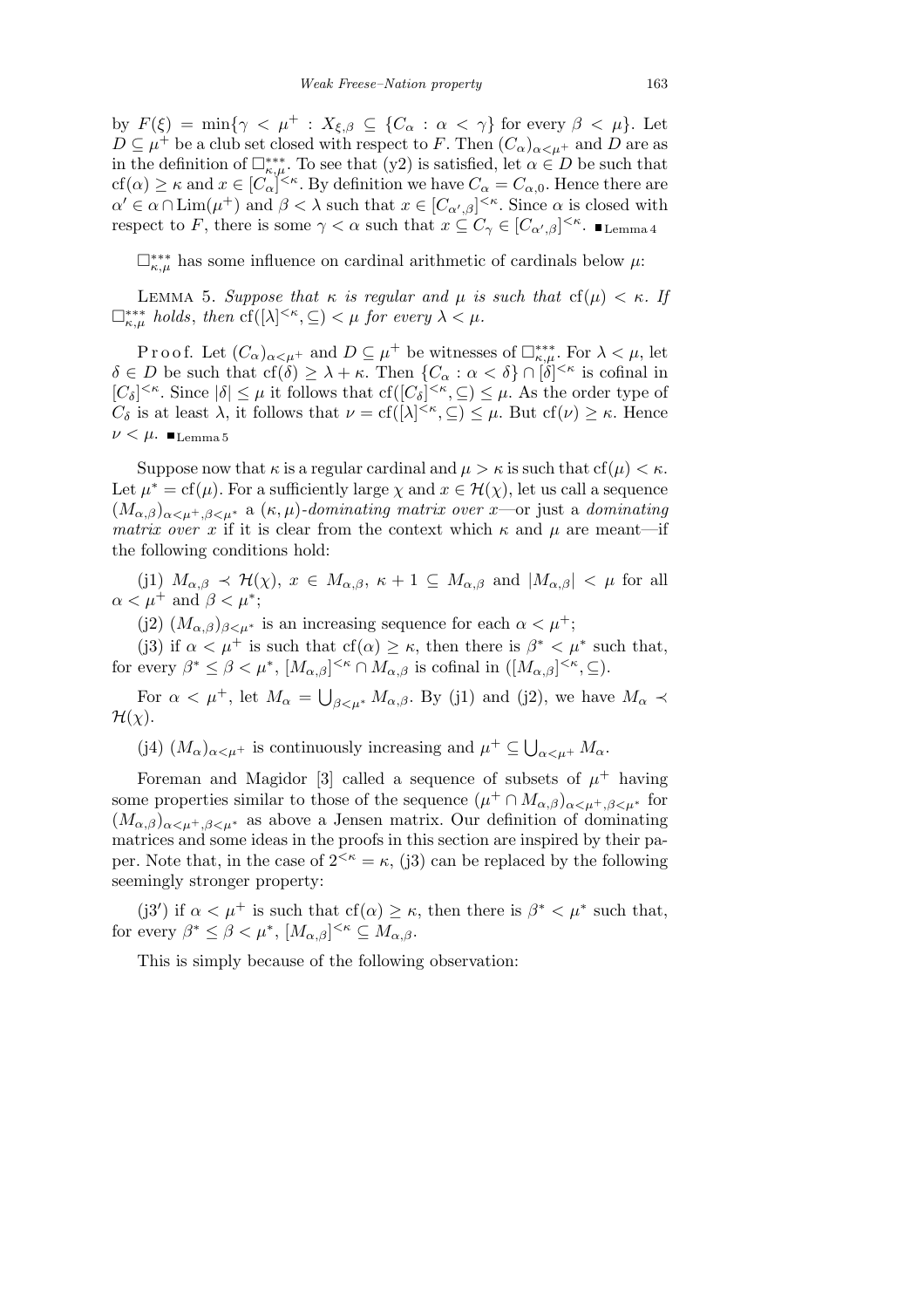LEMMA 6. *Suppose that*  $2^{<\kappa} = \kappa$  *and M is an elementary submodel of H*(*χ*) *for some sufficiently large χ and*  $\kappa \subseteq M$ *. If*  $[M]^{<\kappa} \cap M$  *is cofinal in*  $[M]^{<\kappa}, \text{ then } [M]^{<\kappa} \subseteq M.$ 

Proof. Let  $x \in [M]^{< \kappa}$ . We show that  $x \in M$ . By assumption there is  $y \in [M]^{< \kappa} \cap M$  such that  $x \subseteq y$ . Let  $\eta = |\mathcal{P}(y)|$ . Then  $\eta \in M$  and  $\eta \leq \kappa$ . Let  $(y_\alpha)_{\alpha \leq \eta} \in M$  be an enumeration of  $\mathcal{P}(y)$ . Then there is an  $\alpha_0 < \eta$  such that  $x = y_{\alpha_0}$ . But since  $\kappa \subseteq M$ , we have  $\alpha_0 \in M$  and  $y_{\alpha_0} \in M$  as well.  $\blacksquare_{\text{Lemma 6}}$ 

Note also that, if  $M \prec H(\chi)$  is  $V_{\kappa}$ -like, then  $[M]^{<\kappa} \cap M$  is cofinal in  $[M]^{<\kappa}$ . Hence, under  $2^{<\kappa} = \kappa$ ,  $M \prec \mathcal{H}(\chi)$  is  $V_{\kappa}$ -like if and only if  $|M| = \kappa$ and  $[M]^{<\kappa} \subseteq M$ .

In the following theorem, we show that  $\Box_{\kappa,\mu}^{***}$  together with a very weak version of the Singular Cardinals Hypothesis below  $\mu$  implies the existence of a dominating matrix:

THEOREM 7. *Suppose that*  $\kappa$  *is a regular cardinal and*  $\mu > \kappa$  *is such that*  $cf(\mu) < \kappa$ . If  $cf([\lambda]^{<\kappa}, \subseteq) = \lambda$  for cofinally many  $\lambda < \mu$  and  $\Box_{\kappa,\mu}^{***}$  holds, *then, for any sufficiently large*  $\chi$  *and*  $x \in \mathcal{H}(\chi)$ *, there is a*  $(\kappa, \mu)$ *-dominating matrix over x.*

P r o o f. Let  $\mu^* = cf(\mu)$  and  $(\mu_\beta)_{\beta<\mu^*}$  be an increasing sequence of cardinals below  $\mu$  such that  $\mu_0 > \mu^*$ ,  $\sup{\{\mu_\beta : \beta < \mu^*\}} = \mu$  and  $cf{\left(\mu_\beta\right)}^{<\kappa}, \subseteq$  $= \mu_{\beta}$  for every  $\beta < \mu^*$ . Let  $(C_{\alpha})_{\alpha \in \mu^+}$  and  $D \subseteq \mu^+$  be as in the definition of  $\Box_{\kappa,\mu}^{***}$ . Without loss of generality, we may assume that  $|C_{\alpha}|$  ≤ cf(*α*) for all  $\alpha < \mu^+$ . We may also assume that  $\alpha > \mu$  for every  $\alpha \in D$ .

In the following, we fix a well-ordering  $\leq$  on  $\mathcal{H}(\chi)$  and, when we talk about  $\mathcal{H}(\chi)$  as a structure, we mean  $\mathcal{H}(\chi) = (\mathcal{H}(\chi), \in, \leq)$ .  $X \subseteq \mathcal{H}(\chi)$  as a substructure of  $\mathcal{H}(\chi)$  is thus the structure  $(X, \in \cap X^2, \leq \cap X^2)$ —for notational simplicity we shall denote such a structure simply by  $(X, \in, \leq)$ .

Let  $N \in \mathcal{H}(\chi)$  be an elementary substructure of  $\mathcal{H}(\chi)$  such that N contains everything needed below—in particular, we assume that  $\mu^+ \subseteq N$ and  $x, (C_{\alpha})_{\alpha \leq \mu^+}, D, (\mu_{\alpha})_{\alpha \leq \mu^*} \in N$ . Let  $(N_{\xi})_{\xi \leq \kappa}$  be an increasing sequence of elementary submodels of  $\mathcal{H}(\chi)$  such that

- $(0)$   $N_0 = N$ ;
- (1)  $N_{\xi} \in \mathcal{H}(\chi)$  for every  $\xi < \kappa$  and
- (2)  $(N_n)_{n \leq \xi} \in N_{\xi+1}$  for every  $\xi < \kappa$ .

Now, for each  $\xi < \kappa$ , let

$$
\mathcal{N}_{\xi} = (N_{\xi}, \in, \leq, R_{\xi}, \kappa, \mu, \mu^*, D, (C_{\alpha})_{\alpha < \mu^+}, (\mu_{\alpha})_{\alpha < \mu^*}, x, \eta)_{\eta < \xi}
$$

where  $R_{\xi}$  is the relation  $\{(\eta, N_{\eta}) : \eta < \xi\}$ . For  $X \subseteq \mu^{+}$ , denote by  $sk_{\xi}(X)$ the Skolem-hull of *X* with respect to the built-in Skolem functions of  $\mathcal{N}_{\xi}$ (induced from  $\leq$ ). For  $\xi < \xi' < \kappa$ ,  $\mathcal{N}_{\xi}$  is an element of  $\mathcal{N}_{\xi'}$  by (2) and the Skolem functions of  $\mathcal{N}_{\xi}$  are also elements of  $\mathcal{N}_{\xi'}$ . In particular, we have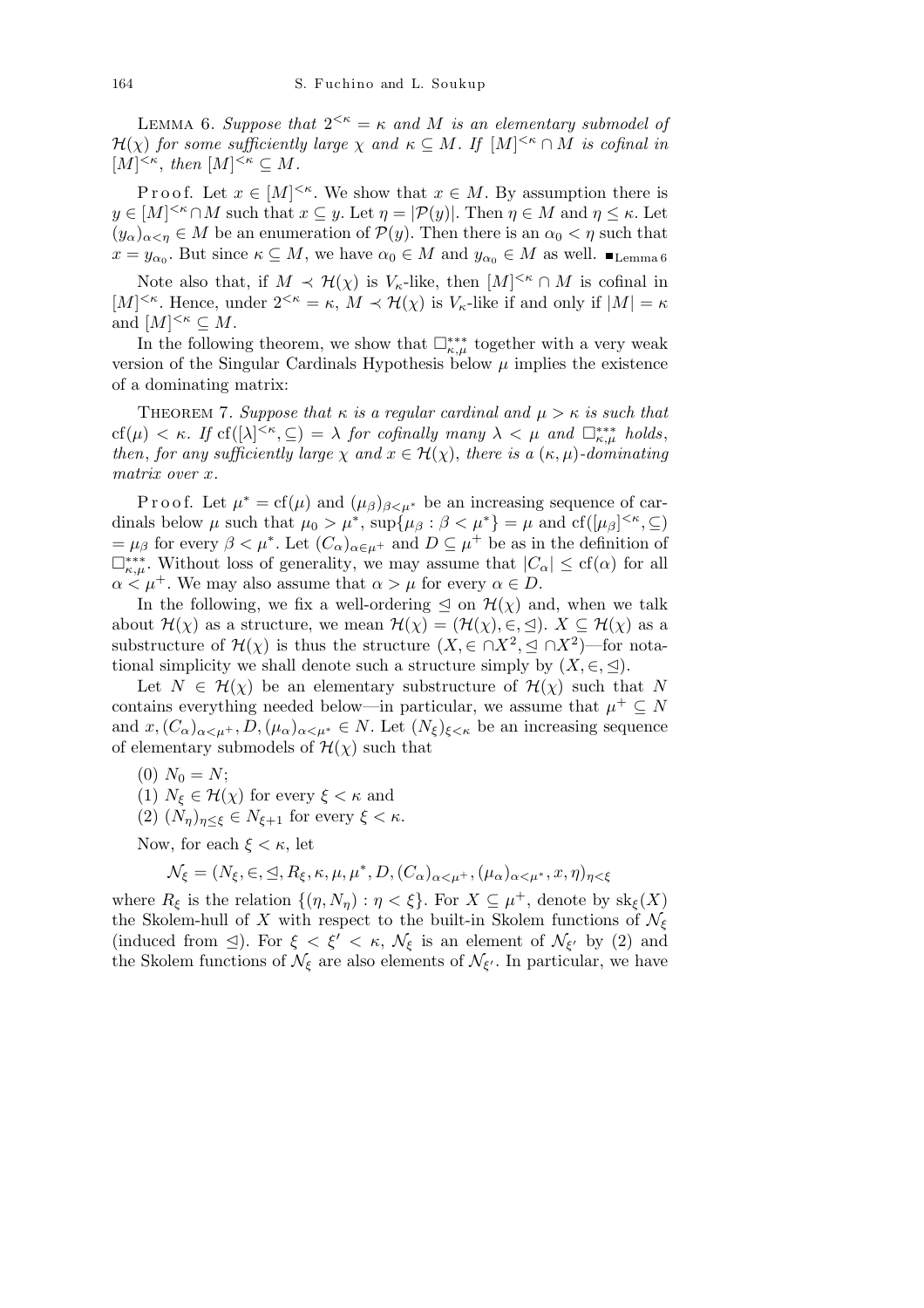$\operatorname{sk}_{\xi}(X) \subseteq \operatorname{sk}_{\xi'}(X)$ . It follows that  $\operatorname{sk}(X) = \bigcup_{\xi < \kappa} \operatorname{sk}_{\xi}(X)$  is an elementary submodel of  $\mathcal{H}(\chi)$ . Note also that, if  $X \subseteq \mu^+$  is an element of sk<sub> $\xi'$ </sub> $(Y)$  then, since  $\text{sk}_{\xi}(X)$  is definable in  $\text{sk}_{\xi'}(Y)$ , we have  $\text{sk}_{\xi}(X) \in \text{sk}_{\xi'}(Y)$ .

For the proof of the theorem, it is clearly enough to construct  $M_{\alpha,\beta}$  with (j1)–(j4) for every  $\alpha$  in the club set *D* and for every  $\beta < \mu^*$ . Let

$$
M_{\alpha,\beta} = \text{sk}(\mu_{\beta} \cup C_{\alpha})
$$

for  $\alpha \in D$  and  $\beta < \mu^*$ . We show that  $(M_{\alpha,\beta})_{\alpha \in D, \beta \leq \mu^*}$  is as desired. It is clear that  $(i)$  and  $(i)$  hold. We need the following claim to show the other properties:

CLAIM 7.1.  $M_{\alpha} = \text{sk}(\alpha)$  for every  $\alpha \in D$ .

 $\dashv$  "*⊆*" is clear since  $\mu_{\beta} \cup C_{\alpha} \subseteq \alpha$  for every  $\alpha \in D$  and  $\beta < \mu^*$ . For "*⊇*", it is enough to show that  $\alpha \subseteq M_\alpha$ . Let  $\gamma < \alpha$ . By (y1), there is  $\gamma_1 \in C_\alpha$ such that  $\gamma < \gamma_1$ . Let  $f \in M_{\alpha,0}$  be a surjection from  $\mu$  to  $\gamma_1$ , and let  $\delta < \mu$ be such that  $f(\delta) = \gamma$ . Then  $\gamma = f(\delta) \in M_{\alpha,\beta^*} \subseteq M_\alpha$  for  $\beta^* < \mu^*$  such that  $\delta < \mu_{\beta^*}$ .  $\dashv_{\text{Claim 7.1}}$ 

For (j3), suppose that  $\alpha \in D$  and  $cf(\alpha) \geq \kappa$ . Let  $\beta^*$  be such that  $|C_{\alpha}|$  $\mu_{\beta^*}$  and  $[\alpha]^{<\kappa} \cap \{C_{\alpha'} : \alpha' < \alpha, \alpha' \in M_{\alpha,\beta^*}\}\$  dominates  $[C_{\alpha}]^{<\kappa}$ . The last property is possible by (y2), Claim 7.1 and  $\mu^* < \kappa$ . We show that this *β*<sup>\*</sup> is as needed in (j3). Let  $β < μ^*$  be such that  $β^* \le β$  and suppose that  $x \in [M_{\alpha,\beta}]^{<\kappa}$ . Then there are  $u \in [\mu_{\beta}]^{<\kappa}$  and  $v \in [C_{\alpha}]^{<\kappa}$  such that  $x \subseteq sk(u \cup v)$ . Since  $\mu_{\beta} \in M_{\alpha,\beta}$  and  $cf([\mu_{\beta}]^{\leq \kappa}, \subseteq) = \mu_{\beta}$ , there is  $X \in M_{\alpha,\beta}$ such that  $X \subseteq [\mu_\beta]^{<\kappa}, |X| = \mu_\beta$  and *X* is cofinal in  $([\mu_\beta]^{<\kappa}, \subseteq)$ . Since  $\mu_{\beta} \subseteq M_{\alpha,\beta}$ , it follows that  $X \subseteq M_{\alpha,\beta}$ . Hence there is  $u' \in M_{\alpha,\beta} \cap [\mu_{\beta}]^{< \kappa}$ such that  $u \subseteq u'$ . On the other hand, by definition of  $\beta^*$ , cf( $\alpha$ )  $\geq \kappa$ , there is  $\alpha' \in \alpha \cap M_{\alpha,\beta}$  such that  $C_{\alpha'} \in [\alpha]^{<\kappa}$  and  $v \subseteq C_{\alpha'}$ . Thus,  $x \subseteq sk(u \cup v) \subseteq$  $\operatorname{sk}(u' \cup C_{\alpha'})$ . By regularity of *κ*, there is  $\xi < \kappa$  such that  $x \subseteq \operatorname{sk}_{\xi}(u' \cup C_{\alpha'})$ . But  $\text{sk}_{\xi}(u' \cup C_{\alpha'}) \in M_{\alpha,\beta}$  and  $|\text{sk}_{\xi}(u' \cup C_{\alpha'})| < \kappa$ .

(j4) follows immediately from Claim 7.1.  $\blacksquare$ Theorem 7

Note that, in the proof above, the sequence  $(M_{\alpha,\beta})_{\alpha\leq u^+,\beta\leq u^*}$  satisfies also:

(j5) for  $\alpha < \alpha' < \mu^+$  and  $\beta < \mu^*$ , there is  $\beta' < \mu^*$  such that  $M_{\alpha,\beta} \subseteq$  $M_{\alpha',\beta'}$ .

[Suppose that  $\alpha$ ,  $\alpha' \in D$  are such that  $\alpha < \alpha'$  and  $\beta < \mu^*$ . By Claim 7.1, there is  $\beta' < \mu^*$  such that  $\beta < \beta'$ ,  $\alpha \in M_{\alpha',\beta'}$  and  $otp(C_{\alpha}) \leq \mu_{\beta'}$ . Then  $C_{\alpha} \in M_{\alpha',\beta'}$  and  $C_{\alpha} \subseteq M_{\alpha',\beta'}$ . Also  $\mu_{\beta} \in M_{\alpha',\beta'}$  and  $\mu_{\beta} \subseteq \mu_{\beta'} \subseteq M_{\alpha',\beta'}$ . Hence it follows that  $M_{\alpha,\beta} = \text{sk}(\mu_{\beta} \cup C_{\alpha}) \subseteq M_{\alpha',\beta'}$ .

Conversely, the existence of a  $(\kappa, \mu)$ -dominating matrix (over some/any  $(x)$  implies  $\Box_{\kappa,\mu}^{***}$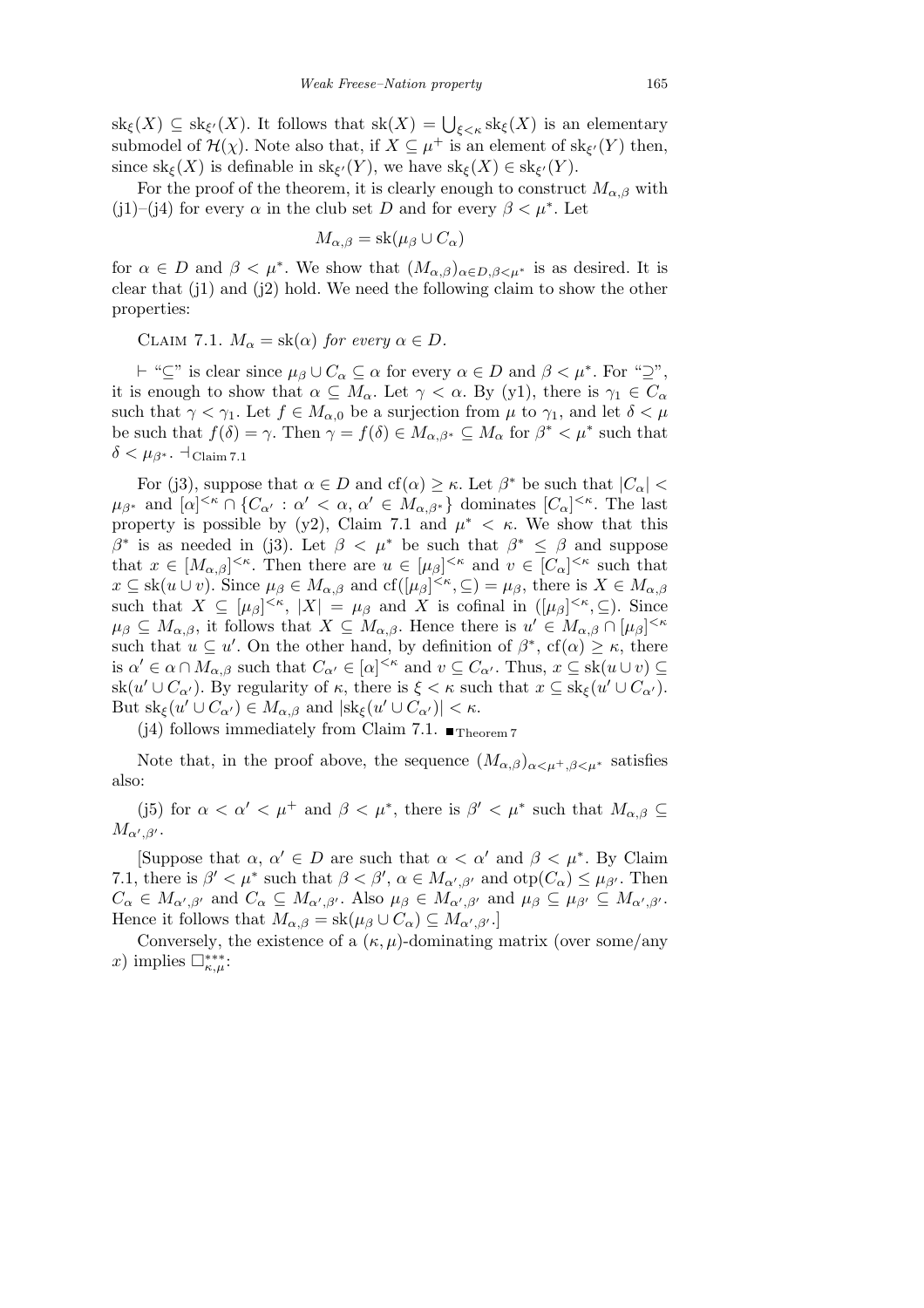THEOREM 8. *Suppose that*  $\kappa$  *is a regular cardinal and*  $\mu > \kappa$  *is such that*  $cf(\mu) < \kappa$ . If there exists a  $(\kappa, \mu)$ -dominating matrix, then  $\Box_{\kappa, \mu}^{***}$  holds.

Proof. Let  $\mu^* = cf(\mu)$  and  $(M_{\alpha,\beta})_{\alpha<\mu^+,\beta<\mu^*}$  be a  $(\kappa,\mu)$ -dominating matrix. Let  $M_{\alpha} = \bigcup_{\beta \leq \mu^*} M_{\alpha,\beta}$  for each  $\alpha \leq \mu^+$ . For

$$
X = \bigcup \{ [M_{\alpha,\beta}]^{<\kappa} \cap M_{\alpha,\beta} : \alpha < \mu^+, \beta < \mu^* \},
$$

let  ${C_{\alpha+1} : \alpha < \mu^+}$  be an enumeration of *X*. Let

$$
D = \{ \alpha < \mu^+ : M_\alpha \cap \mu^+ = \alpha, \ \{ C_{\alpha'+1} : \alpha' < \alpha \} \supseteq [M_{\alpha^{\dagger}, \beta}]^{<\kappa} \cap M_{\alpha^{\dagger}, \beta}
$$
\nfor every  $\alpha^{\dagger} < \alpha, \beta < \mu^* \}$ .

By (j4), *D* is a club subset of  $\mu^+$ . For  $\alpha \in D$  with cf( $\alpha$ )  $\geq \kappa$ , let  $C_{\alpha}$  =  $M_{\alpha,\beta_{\alpha}} \cap \alpha$  where  $\beta_{\alpha} < \mu^{+}$  be such that  $M_{\alpha,\beta_{\alpha}} \cap \alpha$  is cofinal in  $\alpha$  (this is possible as  $M_{\alpha} \cap \mu^{+} = \alpha$  and  $\mu^{*} < \kappa$ ) and that  $[M_{\alpha,\beta_{\alpha}}]^{<\kappa} \cap M_{\alpha,\beta_{\alpha}}$  is cofinal  $\lim (M_{\alpha,\beta_{\alpha}})^{<\kappa}$  (possible by (j3)). For  $\alpha \in \lim(\mu^{+}) \setminus \{\alpha \in D : \text{cf}(\alpha) \geq \kappa\},\}$ let  $C_{\alpha}$  be anything, say  $C_{\alpha} = \emptyset$ . We claim that  $(C_{\alpha})_{\alpha \leq \mu^{+}}$  and D as above satisfy the conditions in the definition of  $\Box_{\kappa,\mu}^{**}: (y1)$  is clear by definition of *C*<sub>*α*</sub>'s. To show (y2), let  $\alpha \in D$  be such that  $cf(\alpha) \geq \kappa$  and  $x \in [C_{\alpha}]^{<\kappa}$ . Then, by the choice of  $\beta_{\alpha}$ , there is  $y \in [\alpha]^{< \kappa} \cap M_{\alpha,\beta_{\alpha}}$  such that  $x \subseteq y$ . By (j4), there are  $\alpha^{\dagger} < \alpha$  and  $\beta^{\dagger} < \mu^*$  such that  $y \in M_{\alpha^{\dagger}, \beta^{\dagger}}$ . By definition of *D*, it follows that  $y = C_{\alpha'+1}$  for some  $\alpha' < \alpha$ . This shows that  $[\alpha]^{<\kappa} \cap \{C_{\alpha'} : \alpha' < \alpha\}$ dominates  $[C_{\alpha}]^{\leq \kappa}$ . Theorem 8

Thus, by Theorems 7 and 8, if  $cf([\lambda]^{<\kappa}, \subseteq) = \lambda$  for cofinally many  $\lambda < \mu$ ,  $\Box_{\kappa,\mu}^{***}$  is equivalent to the existence of a ( $\kappa,\mu$ )-dominating matrix. The assumption "cf( $[\lambda]^{<\kappa}, \subseteq$ ) =  $\lambda$  for cofinally many  $\lambda < \mu$ " cannot be removed from this equivalence theorem since  $\Box_{\kappa,\mu}^{***}$  implies this. However, using the following weakening of the notion of dominating matrix, we obtain a characterization of  $\Box_{\kappa,\mu}^{***}$  in ZFC: for a regular cardinal  $\kappa$  and  $\mu > \kappa$  such that  $\mu^* = \text{cf}(\mu) < \kappa$ , let us call a matrix  $(M_{\alpha,\beta})_{\alpha<\mu^+,\beta<\mu^*}$  of elementary submodels of  $\mathcal{H}(\chi)$  for a sufficiently large  $\chi$  a *weak*  $(\kappa, \mu)$ *-dominating matrix over x* if it satisfies (j1), (j2), (j4) for  $M_{\alpha} = \bigcup_{\beta \leq \mu^*} M_{\alpha,\beta}$ ,  $\alpha \leq \mu^+$ , and

(j3<sup>−</sup>) if  $\alpha < \mu^+$  is such that cf( $\alpha$ )  $\geq \kappa$ , then there is  $\beta^* < \mu^*$  such that, for every  $\beta^* \leq \beta < \mu^*$ ,  $[M_{\alpha,\beta}]^{<\kappa} \cap M_\alpha$  is cofinal in  $([M_{\alpha,\beta}]^{<\kappa}, \subseteq)$ .

Since  $\mu^* < \kappa$ , the condition above is equivalent to:

(j3<sup>\*</sup>) if  $\alpha < \mu^+$  is such that cf( $\alpha$ )  $\geq \kappa$ , then there is  $\beta^* < \mu^*$  such that, for every  $\beta^* \leq \beta < \mu^*$ , there is  $\beta' < \mu^*$  such that  $[M_{\alpha,\beta}]^{<\kappa} \cap M_{\alpha,\beta'}$  is cofinal in  $([M_{\alpha,\beta}]^{<\kappa}, \subseteq).$ 

THEOREM 9. *Suppose that*  $\kappa$  *is a regular cardinal and*  $\mu > \kappa$  *is such that*  $\mu^* = \text{cf}(\mu) < \kappa$ . Then  $\Box_{\kappa,\mu}^{***}$  holds if and only if there is a weak  $(\kappa,\mu)$ *dominating matrix over some/any x.*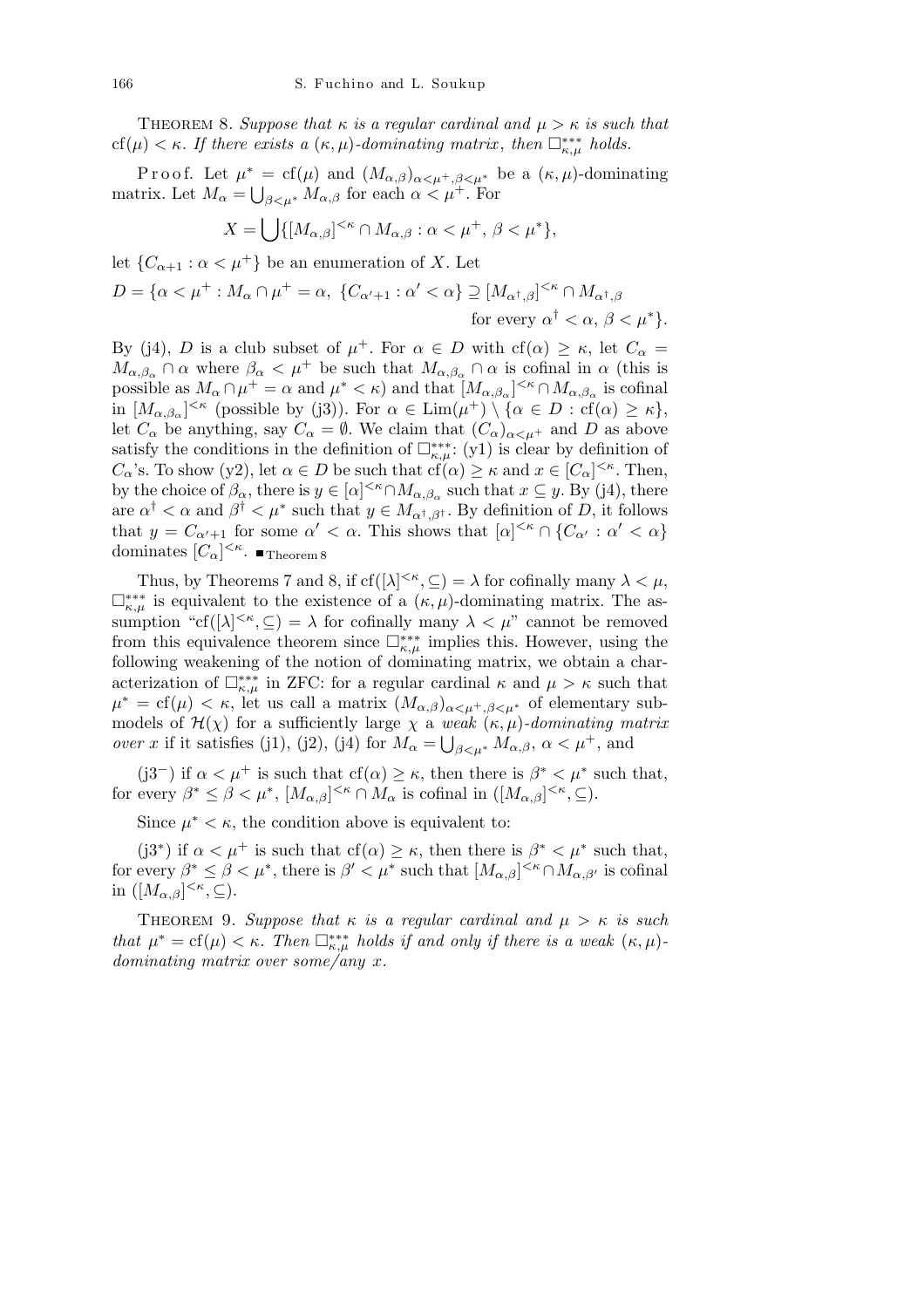Proof. For the forward direction the proof is almost the same as that of Theorem 7. We let  $(\mu_{\beta})_{\beta \leq \mu^*}$  be here merely an increasing sequence of regular cardinals with the limit  $\mu$ . Then  $(M_{\alpha,\beta})_{\alpha\in D,\beta<\mu^*}$  is constructed just as in the proof of Theorem 7. Lemma 5 is then used to see that (j3*<sup>−</sup>*) is satisfied by this matrix. For the converse, just the same proof as that of Theorem 8 will do.  $\blacksquare$ Theorem 9

Existence of a (weak) dominating matrix is not a theorem in ZFC: we show in Section 4 that Chang's Conjecture for  $\aleph_{\omega}$  together with  $2^{\aleph_{\omega}} = \aleph_{\omega+1}$ implies that there is no  $(\aleph_n, \aleph_\omega)$ -dominating matrix for any  $n \geq 1$ .

**3. A characterization of the** *κ***-Freese–Nation property.** The following game over a partial ordering *P* was considered in [6, 7]. Let  $\mathcal{G}^{\kappa}(P)$  be the following game played by Players I and II: in a play in  $\mathcal{G}^{\kappa}(P)$ , Players I and II choose subsets  $X_\alpha$  and  $Y_\alpha$  of *P* of cardinality less than  $\kappa$  alternately for  $\alpha < \kappa$  such that

 $X_0 \subseteq Y_0 \subseteq X_1 \subseteq Y_1 \subseteq \ldots \subseteq X_\alpha \subseteq Y_\alpha \subseteq \ldots \subseteq X_\beta \subseteq Y_\beta \subseteq \ldots$ 

for  $\alpha \leq \beta < \kappa$ . Thus a play in  $\mathcal{G}^{\kappa}(P)$  looks like

*Player I*:  $X_0$ ,  $X_1$ , ...,  $X_\alpha$ , ... *Player II*: *Y*<sub>0</sub>, *Y*<sub>1</sub>, ..., *Y*<sub>α</sub>, ...

where  $\alpha < \kappa$ . Player II wins the play if  $\bigcup_{\alpha < \kappa} X_{\alpha} =$ S *α<κ Y<sup>α</sup>* is a *κ*subordering of *P*. Let us call a strategy  $\tau$  for Player II *simple* if, in  $\tau$ , each  $Y_\alpha$  is decided from the information of the set  $X_\alpha \subseteq P$  alone (i.e. also independent of  $\alpha$ ).

Another notion we need here is the following generalization of  $V_{\kappa}$ -likeness. Let *κ* be regular and *χ* be sufficiently large. For  $\mathcal{D} \subseteq \{M \prec \mathcal{H}(\chi):$  $|M| < \kappa$ , we say that  $M \in [H(\chi)]^{\kappa}$  is *D-approachable* if there is an increasing sequence  $(D_{\alpha})_{\alpha<\kappa}$  of elements of  $\mathcal D$  such that

- $(D_{\alpha}) D_{\alpha} \cup \{D_{\alpha}\} \subseteq D_{\alpha+1}$  for every  $\alpha < \kappa$ ; and
- (b)  $M = \bigcup_{\alpha < \kappa} D_{\alpha}$ .

Clearly  $M \prec H(\chi)$  is  $V_{\kappa}$ -like if and only if M is  $\mathcal{D}$ -approachable for  $\mathcal{D} =$  ${M \times H(\chi): |M| < \kappa}.$ 

A slightly weaker version of the following theorem was announced in [6]:

THEOREM 10. Let  $\kappa$  be a regular uncountable cardinal and  $\kappa \leq \lambda$ . Sup*pose that*

(i)  $(|\mu|^{<\kappa}, \subseteq)$  *has a cofinal subset of cardinality*  $\mu$  *for every*  $\mu$  *such that*  $\kappa < \mu < \lambda$  *and*  $cf(\mu) \geq \kappa$ ; *and* 

(ii)  $\Box_{\kappa,\mu}^{***}$  *holds for every*  $\mu$  *such that*  $\kappa \leq \mu < \lambda$  *and*  $cf(\mu) < \kappa$ *.* 

*Then, for a partial ordering*  $P$  *of cardinality*  $\langle \lambda, \lambda \rangle$  *the following are equivalent*: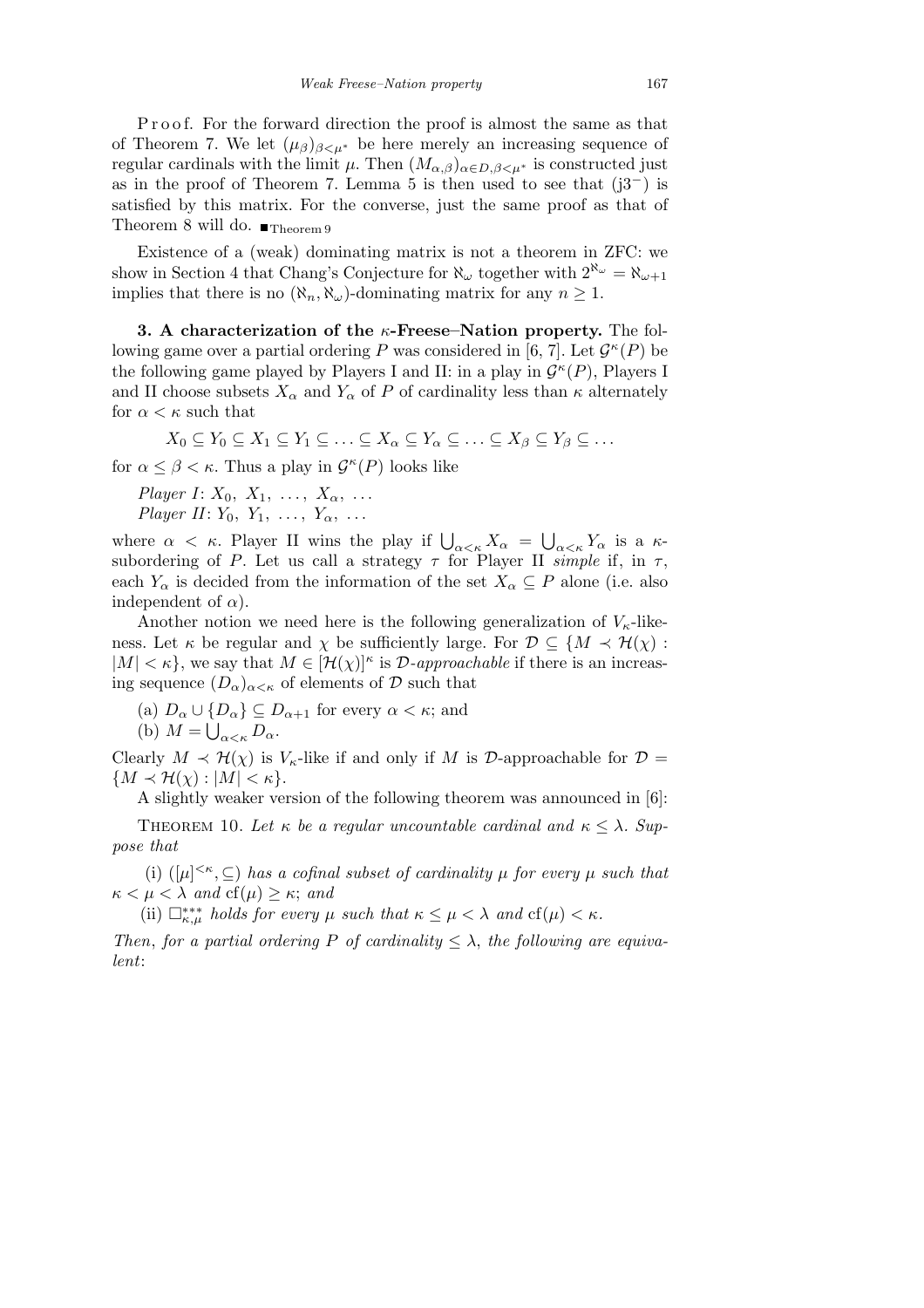(1) *P* has the  $\kappa$ -*FN*;

(2) *Player II has a simple winning strategy in*  $\mathcal{G}^{\kappa}(P)$ *;* 

(3) *for some*, *or equivalently any sufficiently large χ*, *and any Vκ-like*  $M \prec \mathcal{H}(\chi)$  *with*  $P, \kappa \in M$ , *we have*  $P \cap M \leq_{\kappa} P$ ;

(4) *for some, or equivalently any sufficiently large*  $\chi$ *, there is*  $\mathcal{D} \subseteq$  $[\mathcal{H}(\chi)]^{<\kappa}$  *such that*  $\mathcal{D}$  *is cofinal in*  $[\mathcal{H}(\chi)]^{<\kappa}$  *and for any*  $\mathcal{D}$ *-approachable*  $M \subseteq \mathcal{H}(\chi)$ , *we have*  $P \cap M \leq_{\kappa} P$ *.* 

Note that  $\neg 0^{\#}$  implies the conditions (i) and (ii). Also note that, for every  $\lambda < \kappa^{+\omega}$ , the condition (i) holds in ZFC. Hence the characterization above holds for partial orderings of cardinality  $\leq \kappa^{+\omega}$  without any additional assumptions.

P r o o f (of Theorem 10). A proof of  $(1) \Rightarrow (2) \Rightarrow (3)$  is given in [6]. For (3)⇒(4), suppose that *P* satisfies (3). Then *P* together with  $\mathcal{D} = \{M \prec$  $\mathcal{H}(\chi): |M| < \kappa$ ,  $P, \kappa \in M$ } satisfies (4). The proof of (4) $\Rightarrow$ (1) is done by induction on  $\nu = |P| \leq \lambda$ . If  $\nu \leq \kappa$ , then *P* has the *κ*-FN by Lemma 1. For  $\nu > \kappa$ , let *P* and *D* be as in (4) and assume that (4) $\Rightarrow$ (1) holds for every partial ordering of cardinality  $\langle \nu \rangle$ . We need the following claims:

CLAIM 10.1. Let  $\chi^*$  be sufficiently large above  $\chi$ . Suppose that M is an *elementary submodel of*  $\mathcal{H}(\chi^*)$  *such that*  $P, \mathcal{H}(\chi), \mathcal{D} \in M$ ,  $\kappa + 1 \subseteq M$  *and*  $[M]^{<\kappa} \cap M$  is cofinal in  $[M]^{<\kappa}$  with respect to  $\subseteq$ *. Then*  $P \cap M \leq_{\kappa} P$ *.* 

 $⊩$  Suppose not. Then there is *b*  $∈$  *P* such that either

- (a)  $(P \cap M)$  *b* has no cofinal subset of cardinality  $\lt \kappa$ ; or
- (b)  $(P \cap M)$ <sup>†</sup>*b* has no coinitial subset of cardinality  $\lt \kappa$ .

To be definite, assume that we have case (a)—for case (b), just the same argument will do. We can construct an increasing sequence  $(N_\alpha)_{\alpha<\kappa}$  of elements of *D* such that

(c)  $N_\alpha \in M$  and  $|N_\alpha| < \kappa$  for  $\alpha < \kappa$  (since  $\kappa + 1 \subseteq M$ , it follows that  $N_{\alpha} \subseteq M$ ;

(d)  $N_{\alpha} \in N_{\alpha+1}$  for every  $\alpha < \kappa$ ;

 $(P \cap N_{\alpha})\backslash b$  is not cofinal in  $(P \cap N_{\alpha+1})\backslash b$  for every  $\alpha < \kappa$ .

Then  $N =$ S  $\alpha$ <sub>*α<k*</sub> *N<sub>α</sub>* is a *D*-approachable elementary submodel of  $\mathcal{H}(\chi)$  by (c) and (d). Hence, by (4), we have  $P \cap M \leq_{\kappa} P$ . But, by (e),  $(P \cap N)[b]$ has no cofinal subset of cardinality *< κ*. This is a contradiction.

To see that the construction of  $N_{\gamma}$  is possible at a limit  $\gamma < \kappa$ , assume that  $N_\alpha$ ,  $\alpha < \gamma$ , have been constructed in accordance with (c), (d) and (e). Let  $N' = \bigcup_{\alpha < \gamma} N_{\alpha}$ . By (c), we have  $N' \subseteq M$  and  $|N'| < \kappa$ . Since  $[M]^{<\kappa} \cap M$ is cofinal in  $[M]^{<\kappa}$ , there is some  $N'' \in M$  such that  $N' \subseteq N'' \subseteq \mathcal{H}(\chi)$  and  $|N''| < \kappa$ . Hence by elementarity of *M* and by  $\mathcal{D} \in M$  there is  $N''' \in M \cap \mathcal{D}$ such that  $N'' \subseteq N'''$ . Clearly, we may let  $N_{\gamma} = N'''$ . For the construction at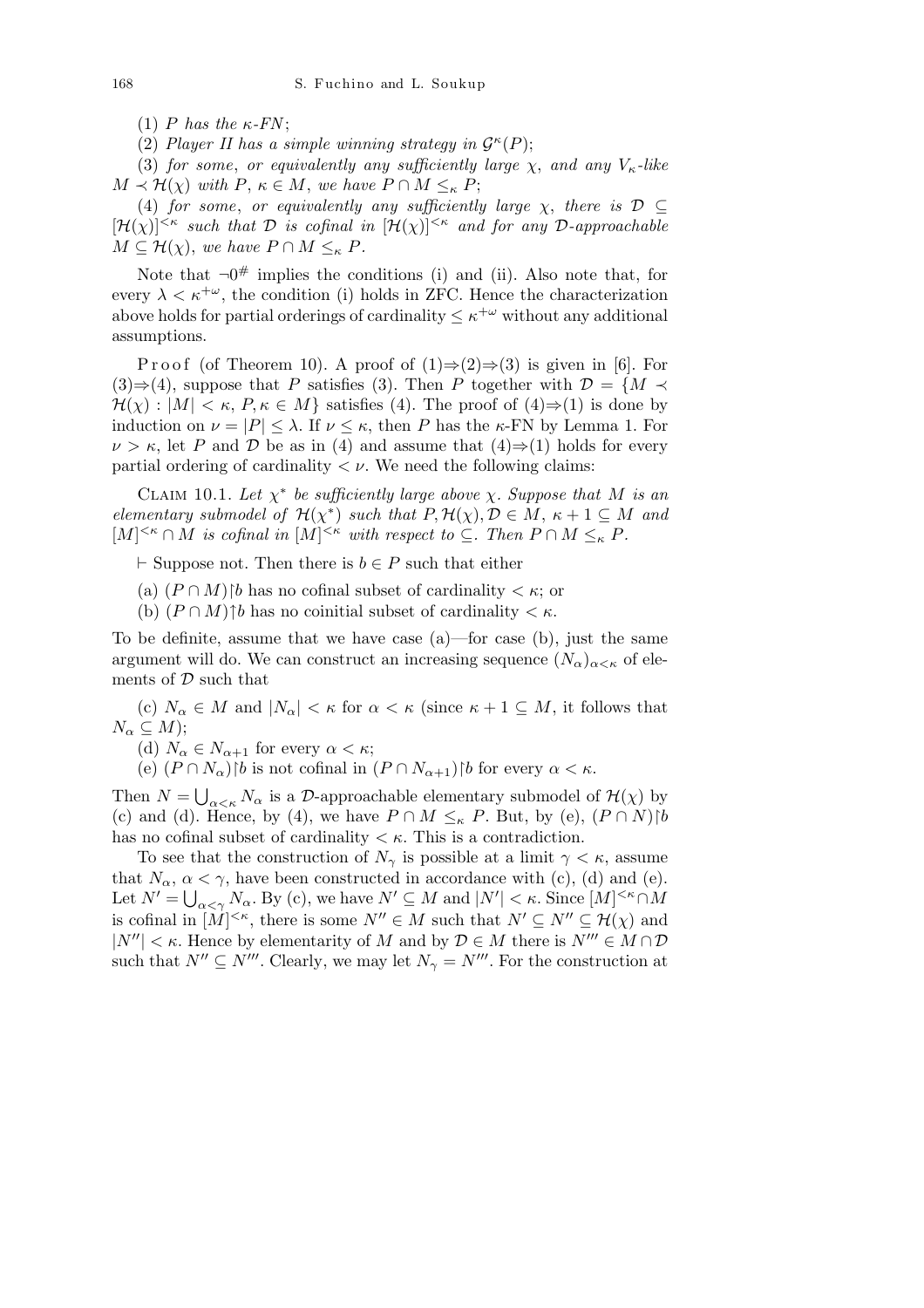a successor step, assume that  $N_\alpha$  have been chosen in accordance with (c), (d) and (e). By assumption, there is  $c \in (P \cap M)$  *b* such that there is no  $c' \in$  $(P \cap N_\alpha)$ <sup>*b*</sup> with  $c \leq c'$ . By elementarity of *M* there is  $N^* \in M \cap \mathcal{D}$  such that  $N_{\alpha} \cup \{N_{\alpha}, c\} \subseteq N^*$  and  $|N^*| < \kappa$ . Then  $N_{\alpha+1} = N^*$  is as desired.  $\dots \dagger_{\text{Claim 10.1}}$ 

CLAIM 10.2. *If*  $Q \leq_{\kappa} P$ , *then for every*  $\mathcal{D}$ *-approachable*  $M \prec \mathcal{H}(\chi)$  *with*  $Q ∈ M$  *we have*  $Q ∩ M ≤_κ Q$ *. In particular, such a*  $Q$  *also satisfies condition* (4)*.*

*⊢* Let *M*  $\prec$  *H*(*χ*) be *D*-approachable with *Q*  $\in$  *M*. By assumption, we have  $P \cap M \leq_{\kappa} P$ . By elementarity of M and since  $Q \in M$ , we have  $Q \cap M \leq_K P \cap M$ . It follows that  $Q \cap M \leq_K P$  and hence  $Q \cap M \leq_K Q$ . Now, let  $\mathcal{D}_0 = \{M \in \mathcal{D} : Q \in M\}$ . Then it is clear that *Q* satisfies (4) with  $\mathcal{D}_0$  in place of  $\mathcal{D}$ .  $\dashv_{\text{Claim 10.2}}$ 

Now we are ready to prove the induction steps.

Case I: *ν* is a limit cardinal or  $\nu = \mu^+$  with cf( $\mu$ )  $\geq \kappa$ . Let  $\nu^* = c f \nu$ . Then, by (i), we can find an increasing sequence  $(M_\alpha)_{\alpha<\nu^*}$  of elementary submodels of  $\mathcal{H}(\chi^*)$  such that, for every  $\alpha < \nu^*$ ,  $|M_\alpha| < \nu$  and  $M_\alpha$  satisfies the conditions in Claim 10.1; and  $P \subseteq \bigcup_{\alpha < \nu^*} M_\alpha$ . By Claim 10.1,  $P \cap M_\alpha \leq_{\kappa}$ *P* for every  $\alpha < \nu^*$ . For  $\alpha < \nu^*$  let

$$
P_{\alpha} = \begin{cases} P \cap M_{\alpha} & \text{if } \alpha \text{ is a successor,} \\ P \cap (\bigcup_{\beta < \alpha} M_{\beta}) & \text{otherwise.} \end{cases}
$$

Then  $(P_\alpha)_{\alpha<\nu^*}$  is a continuously increasing sequence of suborderings of *P* such that  $|P_{\alpha}| < \nu$  for every  $\alpha < \nu^*$  and  $P = \bigcup_{\alpha < \nu^*} P_{\alpha}$ . We also have  $P_{\alpha} \leq_{\kappa} P$  for every  $\alpha < \nu^*$ : for a successor  $\alpha < \nu^*$  this is clear. If a limit  $\alpha < \nu^*$  has cofinality  $\lt \kappa$  then  $P_\alpha$  can be represented as the union of an increasing sequence of  $\lt \kappa$  many  $\kappa$ -subordering of *P* and hence  $P_\alpha \leq_\kappa P$ . If  $\alpha < \nu^*$  is a limit with cofinality  $\geq \kappa$ , then  $P_\alpha = P \cap M$  where  $M = \bigcup_{\beta < \alpha} M_\beta$ . Now it is clear that *M* satisfies the conditions in Claim 10.1. Hence we again obtain  $P_{\alpha} = P \cap M \leq_{\kappa} P$ . Now, by Claim 10.2, each of  $P_{\alpha}$ ,  $\alpha < \nu^*$ , satisfies condition (4) and hence, by the induction hypothesis, has the  $\kappa$ -FN. Thus, by Lemma 2, *P* also has the *κ*-FN.

Case II:  $\nu = \mu^+$  with cf( $\mu$ )  $\lt \kappa$ . Let  $\mu^* = cf(\mu)$ . Without loss of generality we may assume that the underlying set of  $P$  is  $\nu$ . By Theorem 7, there is a  $(\kappa, \mu)$ -dominating matrix  $(M_{\alpha,\beta})_{\alpha<\nu,\beta<\mu^*}$  over  $(P, \mathcal{H}(\chi))$ . For  $\alpha < \nu$  and  $\beta < \mu^*$ , let  $P_{\alpha,\beta} = P \cap M_{\alpha,\beta}$  and  $P_{\alpha} = \bigcup_{\beta < \mu^*} P_{\alpha,\beta}$ . By (j4), the  $\alpha < \nu$  and  $\rho < \mu$ , let  $r_{\alpha,\beta} = r \cap M_{\alpha,\beta}$  and  $r_{\alpha} = \bigcup_{\beta < \mu^*} r_{\alpha,\beta}$ . By (J4), the sequence  $(P_{\alpha})_{\alpha < \nu}$  is continuously increasing and  $\bigcup_{\alpha < \nu}^{\beta} P_{\alpha} = P$ .  $|P_{\alpha}| \leq \mu$ for every  $\alpha < \nu$  by (j1).

CLAIM 10.3.  $P_{\alpha} \leq_{\kappa} P$  *for every*  $\alpha < \nu$ .

*i* For  $\alpha < \nu$  such that cf( $\alpha$ )  $\geq \kappa$ , we have  $P_{\alpha,\beta} \leq_{\kappa} P$  for every sufficiently large  $\beta < \mu^*$  by (j3) and Claim 10.1. Since  $\mu^* < \kappa$ , it follows that  $P_\alpha \leq_\kappa P$ .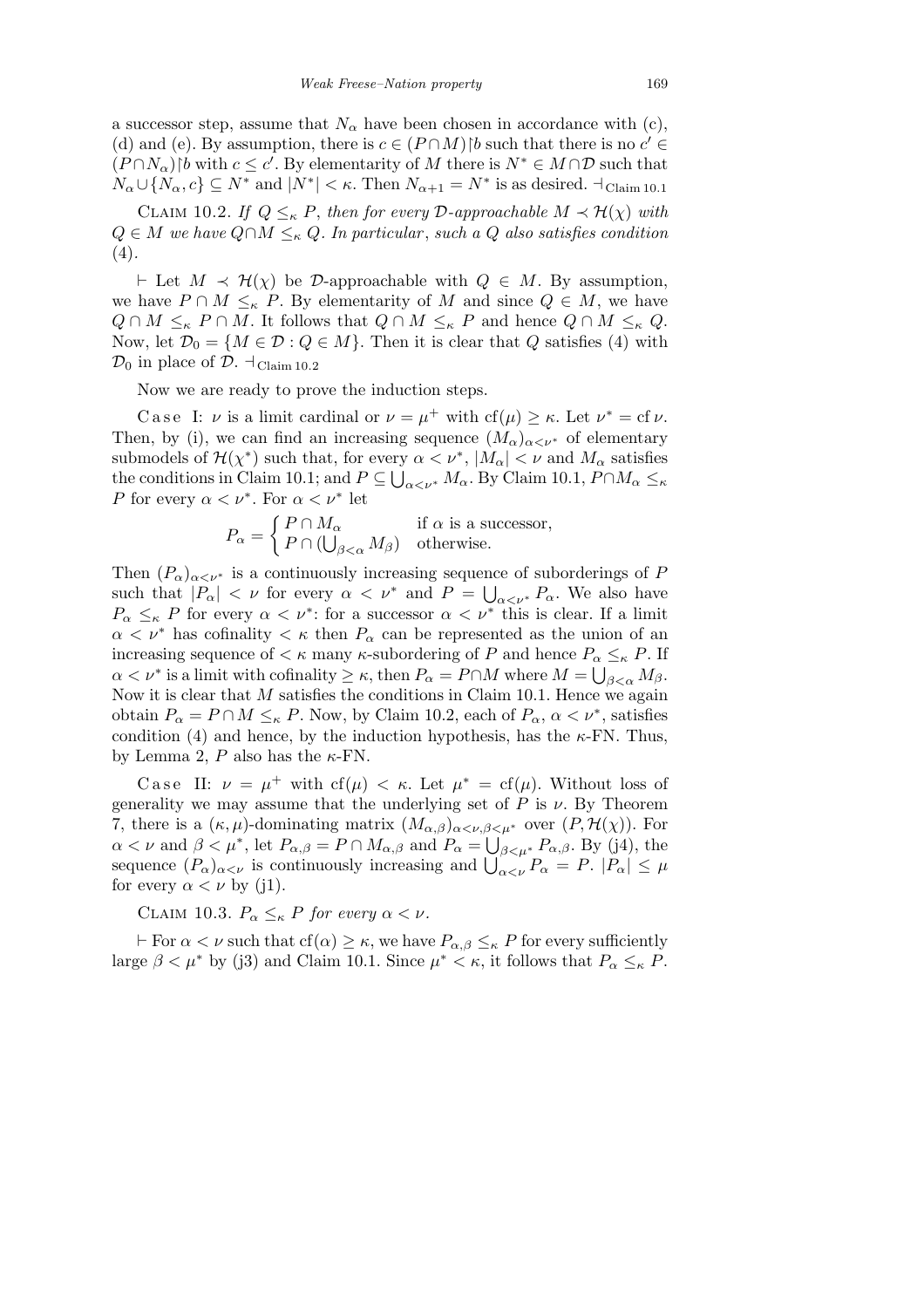If cf( $\alpha$ )  $\lt$   $\kappa$ , then, by the argument above, we have  $P_{\alpha}$ <sup>*l*</sup>  $\leq$ <sub>*k*</sub> *P* for every  $\alpha' < \alpha$  with cf( $\alpha'$ )  $\geq \kappa$ . Since a  $P_{\alpha}$  can be represented as the union of  $\lt \kappa$ such  $P_{\alpha}$ <sup>*'*</sup>s, it follows again that  $P_{\alpha} \leq_{\kappa} P$ .  $\dots$  Claim 10.3

Now, by Claim 10.2, each of  $P_\alpha$ ,  $\alpha < \nu$ , satisfies the condition of (4). Hence, by the induction hypothesis, they have the *κ*-FN. By Lemma 2, it follows that *P* also has the *κ*-FN.  $\blacksquare$ <sub>Theorem 10</sub>

COROLLARY 11. *Suppose that*  $\kappa$  *and*  $\lambda$  *satisfy* (i), (ii) *in Theorem* 10 *and*  $2^{<\kappa} = \kappa$ *. Then:* 

(a) *Every*  $\kappa$ -cc complete Boolean algebra of cardinality  $\leq \lambda$  has the  $\kappa$ -*FN*.

(b) *For any*  $\mu$  *such that*  $\mu^{<\kappa} \leq \lambda$ , *the partial ordering* ( $|\mu|^{<\kappa}$ ,  $\subseteq$ ) *has the κ-FN.*

Proof. Let  $\chi$  be sufficiently large. For (a), let *B* be a  $\kappa$ -cc complete Boolean algebra. We show that *B* satisfies (3) of Theorem 10. Let  $M \prec H(\chi)$ be  $V_{\kappa}$ -like with  $B, \kappa \in M$ . By  $2^{<\kappa} = \kappa$ , Lemma 6 and by the remark after the lemma, we have  $[M]^{<\kappa} \subseteq M$ . Hence  $B \cap M$  is a complete subalgebra of *B*. It follows that  $B \cap M \leq_{\kappa} M$ . For (b), let  $M \prec H(\chi)$  be  $V_{\kappa}$ -like with  $\lambda, \kappa \in M$ . Then as above we have  $[M]^{<\kappa} \subseteq M$ . Hence, letting  $X = \lambda \cap M$ , we have  $[\lambda]^{<\kappa} \cap M = [X]^{<\kappa} \leq_{\kappa} [\lambda]^{<\kappa}$ . Corollary 11

**4. Chang's Conjecture for**  $\aleph_{\omega}$ . Recall that  $(\kappa, \lambda) \rightarrow (\mu, \nu)$  is the following assertion:

For any structure  $A = (A, U, ...)$  of countable signature with  $|A|$  $\kappa$ ,  $U \subseteq A$  *and*  $|U| = \lambda$ , *there is an elementary substructure*  $\mathcal{A}' =$  $(A', U', \ldots)$  *of*  $A$  *such that*  $|A'| = \mu$  *and*  $|U'| = \nu$ .

In [13], a model of ZFC + GCH + Chang's Conjecture for  $\aleph_{\omega}$ , i.e.  $(\aleph_{\omega+1}, \aleph_{\omega})$  $\rightarrow (\aleph_1, \aleph_0)$ , is constructed starting from a model with a cardinal having a property slightly stronger than huge. The following theorem together with Corollary 11 shows that the  $\aleph_1$ -FN of the partial ordering  $([\aleph_\omega]^{\aleph_0}, \subseteq)$  is independent of  $ZFC$  (or even of  $ZFC + GCH$ ).

THEOREM 12. Suppose that  $(\aleph_{\omega})^{\aleph_0} = \aleph_{\omega+1}$  and  $(\aleph_{\omega+1}, \aleph_{\omega}) \rightarrow (\aleph_1, \aleph_0)$ . *Then*  $([\aleph_{\omega}]^{\aleph_0}, \subseteq)$  *does not have the*  $\aleph_1$ *-FN.* 

Proof. Assume to the contrary that there is an  $\aleph_1$ -FN mapping  $F$ :  $[\aleph_{\omega}]^{\aleph_0} \to [[\aleph_{\omega}]^{\aleph_0}]^{\aleph_0}$ . Fix an enumeration  $(b_{\alpha})_{\alpha < \aleph_{\omega+1}}$  of  $[\aleph_{\omega}]^{\aleph_0}$  and consider the structure

$$
\mathcal{A} = (\aleph_{\omega+1}, \aleph_{\omega}, \leq, E, f, g, h),
$$

where

 $(1) \leq$  is the canonical ordering on  $\aleph_{\omega+1}$ ;

 $(E)$   $E = \{(\alpha, \beta) : \alpha \in \aleph_\omega, \beta \in \aleph_{\omega+1}, \alpha \in b_\beta\};\$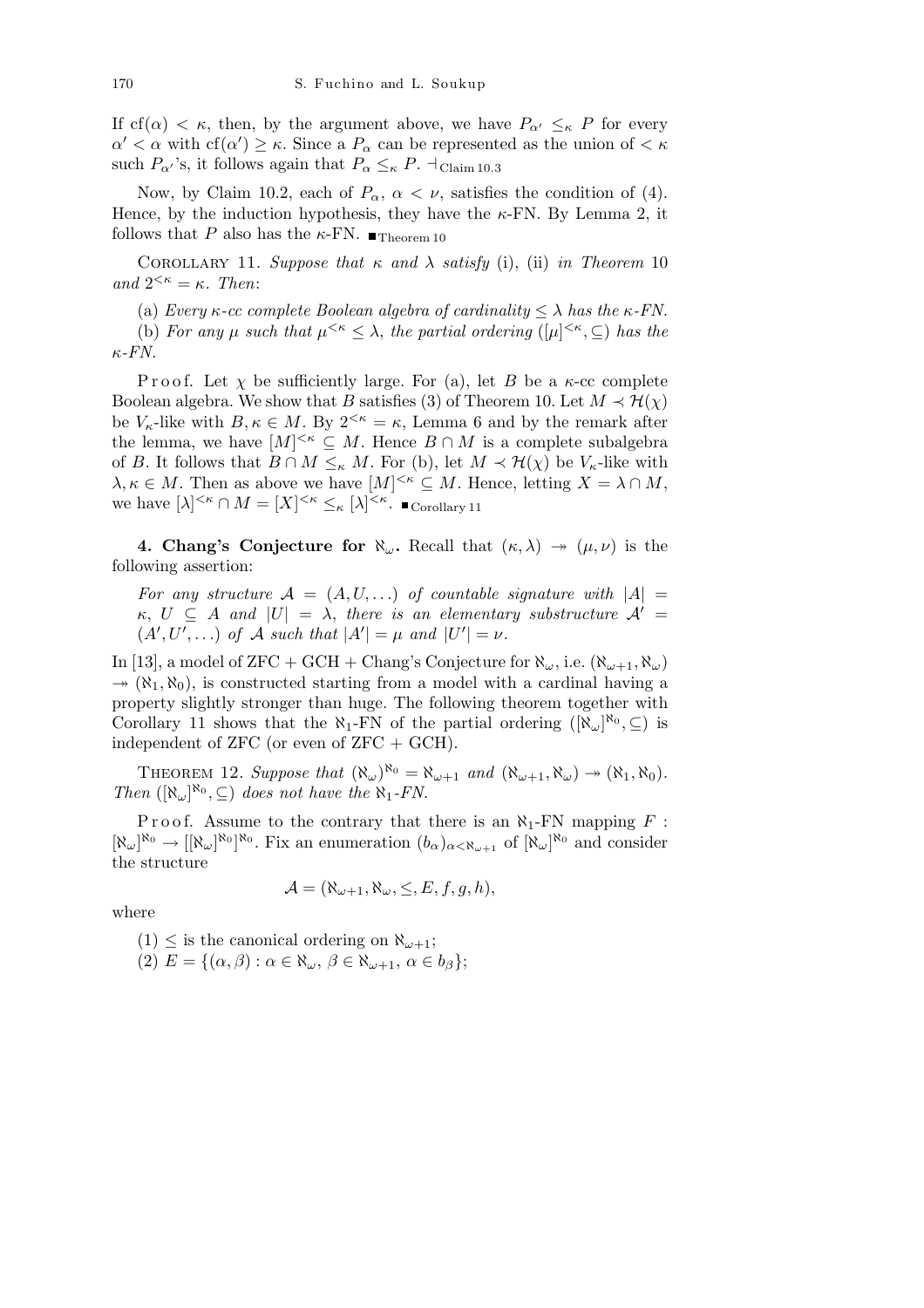(3)  $f: \aleph_{\omega+1} \times \aleph_{\omega+1} \to \aleph_{\omega+1}$  is such that, for each  $\alpha \in \aleph_{\omega+1}$ ,  $F(b_{\alpha}) =$  ${b_{f(\alpha,n)} : n \in \omega};$ 

 $(4)$   $g: \aleph_{\omega+1} \times \aleph_{\omega+1} \to \aleph_{\omega}$  is such that, for each  $\alpha \in \aleph_{\omega+1}$ ,  $g(\alpha, \cdot)$   $\alpha$  is an injective mapping from  $\alpha$  to  $\aleph_{\omega}$ ; and

 $(5)$  *h* :  $\aleph_{\omega+1} \times \aleph_{\omega+1} \times \aleph_{\omega+1} \to \omega + 1$  is such that for each  $\alpha, \beta \in \aleph_{\omega+1}$ ,  $h(\alpha, \beta, \cdot) \restriction (b_\alpha \cap b_\beta)$  is injective.

Note that, by (5) and since  $\omega$  is definable in *A*, we can express " $b_{\alpha} \cap b_{\beta}$ is finite" as a formula  $\varphi(\alpha, \beta)$  in the language of *A*. Now, applying Chang's Conjecture for *A* with  $A = \aleph_{\omega+1}$  and  $U = \aleph_{\omega}$ , we obtain an elementary substructure  $\mathcal{A}' = (A', U', \leq', E', f', g', h')$  of  $\mathcal{A}$  such that  $|A'| = \aleph_1$  and  $|U'| = \aleph_0$ .

CLAIM 12.1.  $otp(A') = \omega_1$ .

 $\vdash$  By (4) and elementarity of  $\mathcal{A}'$ , every initial segment of  $A'$  can be mapped into U' injectively and hence is countable. Since  $|A'| = \aleph_1$ , it follows that  $otp(A') = \omega_1$ .  $\exists$  Claim 12.1

CLAIM 12.2. *For any*  $\alpha < \aleph_{\omega+1}$ , *there is*  $\gamma < \aleph_{\omega+1}$  *such that*  $b_{\beta} \cap b_{\gamma}$  *is finite for every*  $\beta < \alpha$ *.* 

 $\vdash$  Since  $|\alpha| \leq \aleph_\omega$ , we can find a partition  $(I_n)_{n \in \omega}$  of  $\alpha$  such that  $|I_n| < \aleph_\omega$ for every  $n < \omega$ . For  $n < \omega$ , let  $\eta_n = \min(\aleph_\omega \setminus \bigcup \{b_\xi : \xi \in \bigcup_{m \leq n} I_m\})$ . Let  $z = \{\eta_n : n \in \omega\}$  and  $\gamma < \aleph_{\omega+1}$  be such that  $b_\gamma = z$ . For any  $\beta < \alpha$ , if  $\beta \in I_{m_0}$  for some  $m_0 < \omega$ , then  $b_\beta \cap b_\gamma \subseteq \{\eta_n : n < m_0\}$ . Thus this  $\gamma$  is as desired.  $\mathcal{A}_{\text{Claim 12.2}}$ 

CLAIM 12.3. *For any countable*  $I \subseteq A'$ , *there is*  $\gamma \in A'$  *such that*  $b_{\beta} \cap b_{\gamma}$ *is finite for every*  $\beta \in I$ *.* 

 $\vdash$  By Claim 12.1, there is  $\alpha \in A'$  such that  $I \subseteq \alpha$ . By elementarity of  $A'$ , the formula with the parameter  $\alpha$  expressing the assertion of Claim 12.2 for this  $\alpha$  holds in  $\mathcal{A}'$ . Hence there is some  $\gamma \in \mathcal{A}'$  such that  $b_{\beta} \cap b_{\gamma}$  is finite for every  $\beta \in A' \cap \alpha$ .  $\dashv_{\text{Claim 12.3}}$ 

Let

$$
I = \{ \xi \in A' : b_{\xi} \in F(U') \}.
$$

Then *I* is countable. Hence, by Claim 12.3, there is  $\gamma \in A'$  such that  $b_{\beta} \cap b_{\gamma}$ is finite for every  $\beta \in I$ . As  $b_{\gamma} \subseteq U'$  (this holds in virtue of  $h(\gamma, \gamma, \cdot)$ ), there is  $b \in F(b_\gamma) \cap F(U')$  such that  $b_\gamma \subseteq b \subseteq U'$ . Let  $b = b_{\xi_0}$ . Then  $\xi_0 \in I$  and  $|b_{\gamma} \cap b_{\xi_0}| = |b_{\gamma}| = \aleph_0$ . This is a contradiction to the choice of  $\gamma$ .  $\blacksquare$ Theorem 12

We do not know if the assumption of Theorem 12 yields a counterexample to Corollary 11(a) for  $\kappa = \aleph_1$ . Or, more generally:

PROBLEM 2. *Is there a model of*  $ZFC + GCH$  *where some ccc complete Boolean algebra does not have the ℵ*1*-FN* ?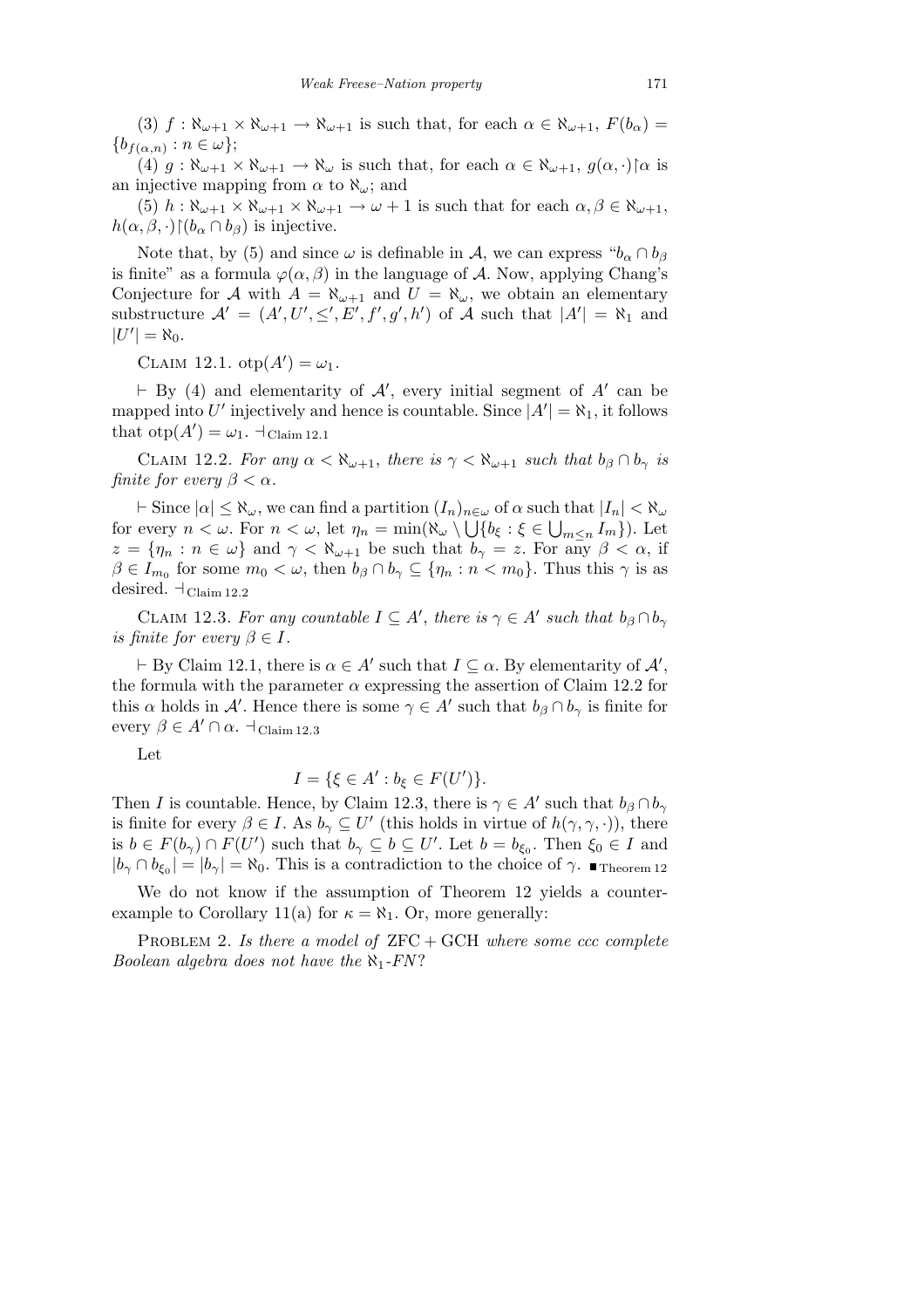Of course, we need the consistency strength of some large cardinal to obtain such a model by Corollary 11.

The following corollary slightly improves Theorem 4.1 of [3].

COROLLARY 13. Suppose that  $(\aleph_{\omega})^{\aleph_0} = \aleph_{\omega+1}$  and  $(\aleph_{\omega+1}, \aleph_{\omega}) \rightarrow (\aleph_1, \aleph_0)$ . *Then the equivalence of the assertions in Theorem* 10 *fails. Hence we have ¬*¤*∗∗∗ ℵ*1*,ℵ<sup>ω</sup> under these assumptions.*

P r o o f. By Theorem 12 and Corollary 11(b).  $\blacksquare$  Corollary 13

Similarly we can prove  $\neg\Box_{\aleph_n,\aleph_\omega}^{**}$  for every  $n \in \omega$  under the assumption of  $2^{\aleph_{\omega}} = \aleph_{\omega+1}$  and  $(\aleph_{\omega+1}, \aleph_{\omega}) \rightarrow (\aleph_1, \aleph_0)$ .

**5. Cohen models.** Let *V* be our ground model and let *G* be a *V* generic filter over  $P = \text{Fn}(\tau, 2)$  for some  $\tau$ . Suppose that *B* is a ccc complete Boolean algebra in  $V[G]$ . Without loss of generality we may assume that the underlying set of  $B$  is a set  $X$  in  $V$ .  $B$  is said to be *tame* if there is a  $P$ -name  $\leq$  of partial ordering of *B* and a mapping *t* : *X* →  $[τ]$ <sup> $\n$  $\uparrow$ <sup>*n*</sup> $\circ$ </sup> in *V* such that, for every  $p \in P$  and  $x, y \in X$ , if  $p \Vdash_{P} "x \leq y"$ , then  $p \upharpoonright (t(x) \cup t(y)) \Vdash_{P} "x \leq y"$ . A lot of "natural" ccc complete Boolean algebras in *V* [*G*] are contained in the class of tame Boolean algebras:

LEMMA 14. Let *G* be as above. Suppose that  $V[G] \models "B$  is a ccc complete *Boolean algebra* " *and either* :

(i) *there is a Boolean algebra*  $B'$  *in*  $V$  *such that*  $B'$  *is dense subalgebra of*  $B$  *in*  $V[G]$ ; *or* 

(ii)  $B$  *is the completion of a Suslin forcing in*  $V[G]$ *.* 

## *Then B is tame.*

For Suslin forcing, see e.g. [1].

THEOREM 15. Let  $P$ ,  $G$  be as above and  $\lambda$  an infinite cardinal. Assume *that*, *in V* ,

(i)  $\mu^{\aleph_0} = \mu$  *for every regular uncountable*  $\mu$  *such that*  $\mu < \lambda$ ; *and* 

(ii)  $\Box_{\aleph_1,\mu}^{**}$  *holds for every*  $\mu$  *such that*  $\aleph_0 < \mu < \lambda$  *and*  $cf(\mu) = \omega$ *.* 

*Then for any tame ccc complete Boolean algebra B in V* [*G*] *of cardinality*  $\leq \lambda$  *we have*  $V[G] \models ``B$  *has the*  $\aleph_1$ -*FN*".

P r o o f. Let  $X$ ,  $\leq$  and  $t$  be as in the definition of tameness for *B* above. We may assume  $\mathbb{F}_P^{\bullet}$  " X is the underlying set of  $\dot{B}$ " and  $\mathbb{F}_P$  "  $\dot{B}$  is a ccc complete Boolean algebra" where  $\dot{B}$  is a *P*-name for *B*. Let  $\chi$  be sufficiently large. The following is the key lemma to the proof:

CLAIM 15.1. *Suppose that*  $M \prec H(\chi)$  *is such that*  $\tau, X, \leq, t \in M$  *and*  $[M]^{\aleph_0} \subseteq M$ . Let  $I = \tau \cap M$ ,  $P' = \text{Fn}(I, 2)$ ,  $G' = G \cap P'$ ,  $X' = X \cap M$  and  $\dot{\le}$ <sup>*'*</sup> =  $\dot{\le}$  ∩ *M. Then*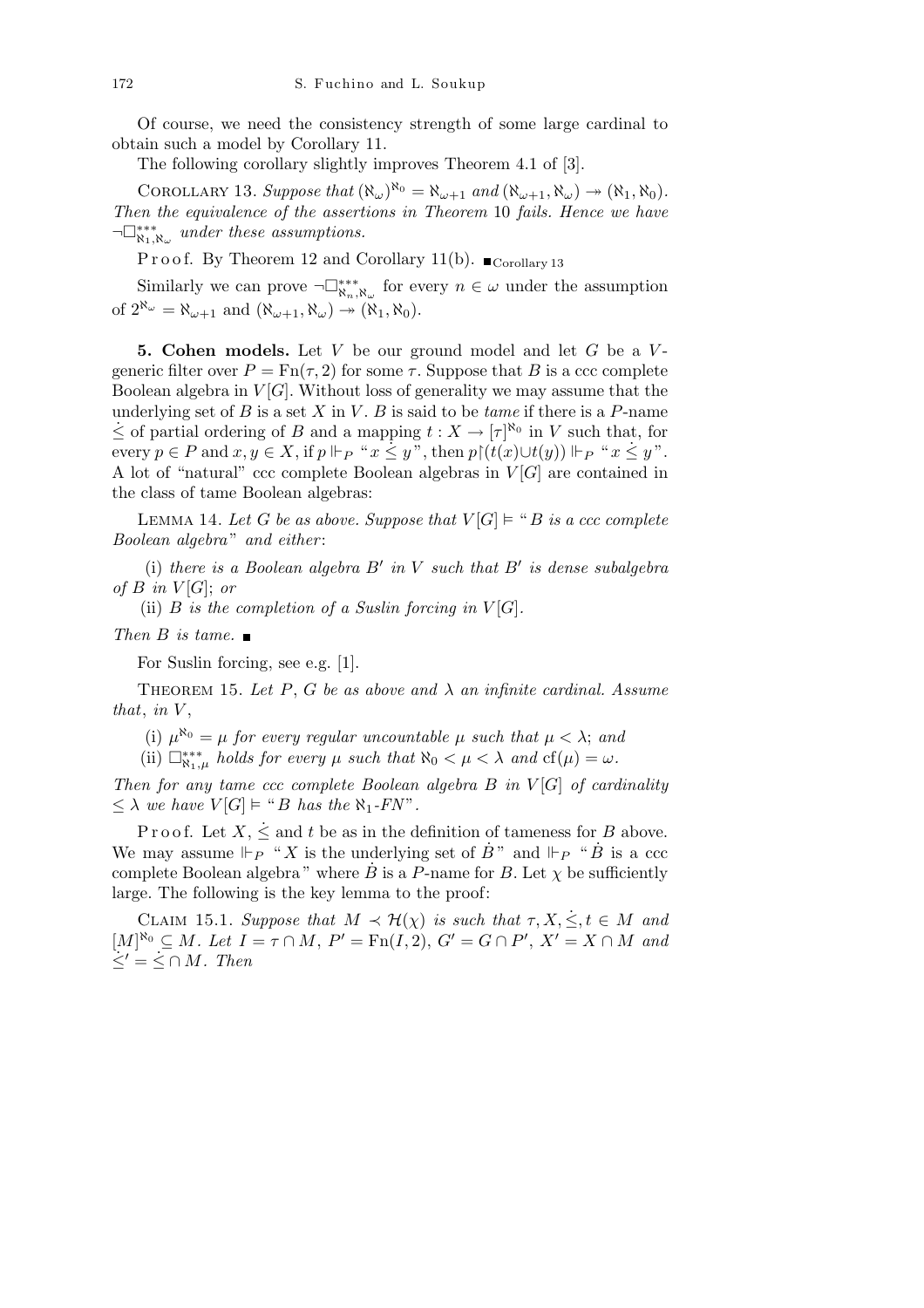$(a) \leq'$  *is a P*'-name,  $\Vdash_{P}$  " $B' = (X', \leq')$  *is a ccc complete Boolean algebra*", *B' is tame* (*in*  $V[G']$ ) *and the infinite sum*  $\Sigma^B$  *in*  $V[G]$  *is an extension of the infinite sum*  $\Sigma^{B'}$  *in*  $V[G']$ *.* 

 $(b)$   $\Vdash_{P}$  " $(X', \dot{\leq}') \leq_{\sigma} (X, \dot{\leq})$ ".

 $\vdash$  (a) It is easy to see that  $\Vdash_{P'}$  " $(X', \dot{\leq}')$  is a Boolean algebra" and  $\Vdash_{P}$  " $(X', \leq')$  is a subalgebra of  $(X, \leq')$ ". Since  $\Vdash_{P}$  " $(X, \leq')$  has the ccc", it follows that  $\Vdash_{P'}$  " $(X', \leq')$  has the ccc". By elementarity of *M*, it is also easy to see that  $t \upharpoonright X'$  witnesses the tameness of *B'* in  $V[G']$ . To see that  $P_{P'}$  " $(X', \leq')$  is complete" it is enough to see that every countable subset of *B*<sup>*i*</sup> has its supremum in *V* [*G*<sup>*'*</sup>]. Let  $\check{C}$  be a *P*<sup>*'*</sup>-name of countable subset of  $X'$ . Without loss of generality, we may assume that  $\dot{C}$  is countable and consists of sets of the form  $(p, \tilde{x})$  where  $p \in P'$  and  $x \in X'$ . Since  $[M]^{\aleph_0} \subseteq M$ ,  $\dot{C} \in M$ . Clearly, we have  $\dot{M} \models ``\dot{C}$  is a *P*-name of countable subset of X". Hence,  $M \models ``\exists p \in P \exists y \in X (p \Vdash_{P} " \Sigma \dot{C} = y")$ ". Let  $p \in P$  and  $y \in X$ be such elements of *M*. Then  $p \in P'$  and  $y \in X'$ . By elementarity of *M*, we have  $p \Vdash_{P}$  "  $\Sigma^B \dot{C} = y$ ". On the other hand, from  $\dot{M} \models$  " $p \Vdash_{P}$  "  $\Sigma \dot{C} = y$ " " it follows that  $p \Vdash_{P'} \lvert \lvert^a \sum^{B'} \dot{C} = y \rvert^n$ .

(b) By assumption, for  $x \in X$  and  $y \in X'$ , we have  $y \leq x$  in  $V[G]$  if and only if there is *p* ∈ *G* with dom(*p*)  $\subseteq$  *t*(*x*)*∪t*(*y*) such that *p*  $\Vdash$ *P* "*y*  $\leq$  *x*". For  $q \in G \cap \text{Fn}(t(y), 2)$ , the set  $U_q = \{y \in X' : \exists p \in G' (p \cup q \Vdash_{P} "y \leq x")\}$  is in *V*[*G'*]. Hence, by (a),  $\Sigma^B U_q$  is an element in *B'*. Since *X'* is closed under *t*, it follows that  $\{ \Sigma^B U_q : q \in G \cap \text{Fn}(t(y), 2) \}$  is cofinal in  $B' \mid y. \dashv_{\text{Claim 15.1}}$ 

Now, let  $\nu = |X|$ . Without loss of generality, we may assume that  $X = \nu$ . We show by induction on *ν* that  $\Vdash_{P}$  "*B* has the  $\aleph_{1}$ -FN". For  $\nu \leq \aleph_{1}$  the assertion follows from Lemma 1 (applied in  $V^P$ ). In the induction steps, we mimic the proof of Theorem 10. Let  $\chi$  be sufficiently large.

Case I: *ν* is a limit cardinal or  $\nu = \mu^+$  for some  $\mu$  with cf( $\mu$ )  $\geq \omega_1$ . By (i), we can construct a continuously increasing sequence  $(M_\alpha)_{\alpha<\nu}$  of elementary submodels of  $\mathcal{H}(\chi)$  such that

(0) *τ*, *ν*,  $\dot{\le}$ , *t*  $\in$  *M*<sub>0</sub>;

(1)  $|M_{\alpha}| < \nu$  for every  $\alpha < \nu$ ;

(2)  $[M_{\alpha+1}]^{\aleph_0} \subseteq M_{\alpha+1}$  for every  $\alpha < \nu$  (note that it follows that the inclusion also holds for every limit  $\langle \nu \rangle$  of cofinality  $\geq \omega_1$ ); and

 $(3)$   $\nu \subseteq \bigcup_{\alpha < \nu} M_{\alpha}.$ 

For each  $\alpha < \nu$ , let  $X_{\alpha} = X \cap M_{\alpha}$  and  $\dot{\le}^{\alpha} = \dot{\le} \cap M_{\alpha}$  and let  $\dot{B}_{\alpha}$  be the *P*-name corresponding to  $(X_{\alpha}, \dot{\le}^{\alpha})$ . By Claim 15.1, we have  $\Vdash_{P}$ " $B_{\alpha}$  is a ccc complete Boolean algebra and  $B_{\alpha} \leq_{\aleph_1} B$ ", for all  $\alpha < \nu$  such that either  $\alpha$  is a successor or of cofinality  $\geq \omega_1$ . By the induction hypothesis, we have  $\Vdash_{P}$  " $\dot{B}_{\alpha}$  has the  $\aleph_{1}$ -FN" for such  $\alpha$ 's. Hence by Lemma 2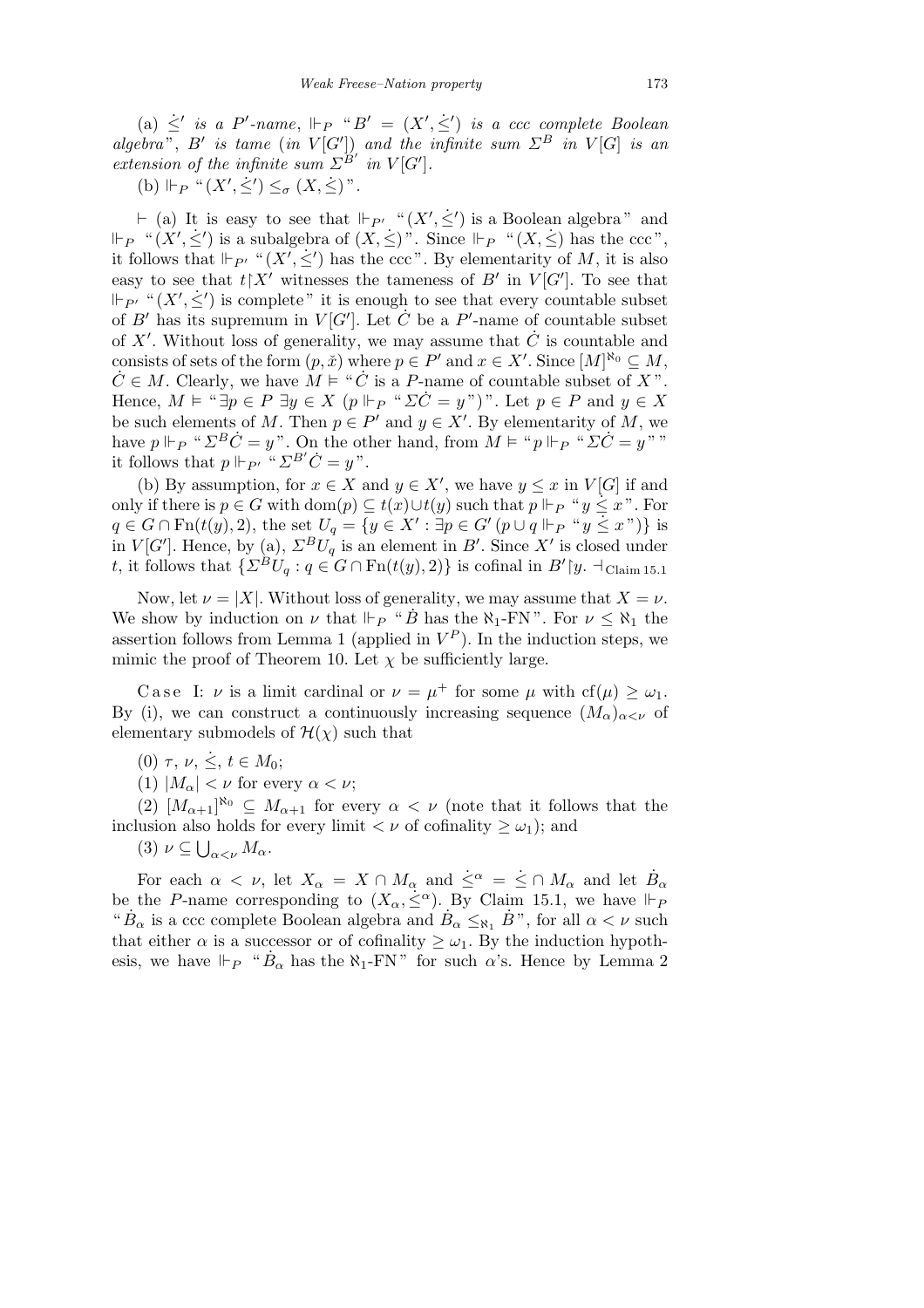and the remark after the lemma (applied in  $V^P$ ) it follows that  $\Vdash_P$  " $\dot{B}$  has the  $\aleph_1$ -FN".

Case II:  $\nu = \mu^+$  for a  $\mu$  with cf( $\mu$ ) =  $\omega$ . By (ii), there is an ( $\aleph_1, \mu$ )dominating matrix  $(M_{\alpha,n})_{\alpha<\nu,n<\omega}$  over  $(\tau,\nu,\dot{\leq},t)$ . For  $\alpha<\nu$ , let  $M_{\alpha}$  $\bigcup_{n \leq \omega} M_{\alpha,n}$ . For  $\alpha < \nu$  and  $n < \omega$ , let  $X_{\alpha,n} = X \cap M_{\alpha,n}$ ,  $\leq^{\alpha,n} = \leq \cap$  $M_{\alpha,n}$  and  $\dot{B}_{\alpha,n}$  be the *P*-name corresponding to  $(X_{\alpha,n}, \dot{\leq}^{\alpha,n})$ . Likewise, let  $X_{\alpha} = X \cap M_{\alpha}, \leq^{\alpha} = \leq \cap M_{\alpha}$  and  $B_{\alpha}$  be the *P*-name corresponding to  $(X_\alpha, \leq^\alpha)$ . Then we have  $X_\alpha = \bigcup_{n<\omega} X_{\alpha,n}$ ,  $\leq^\alpha = \bigcup_{n<\omega} \leq^{\alpha,n}$  and  $\Vdash_F$  $"B_{\alpha} =$  $\bigcup_{n<\omega} \dot{B}_{\alpha,n}$ ". By Lemma 6 and (i), (j3') holds for the dominating matrix. Hence, by Claim 15.1, we have  $\Vdash_{P}$  " $\dot{B}_{\alpha,n} \leq_{\aleph_1} \dot{B}_{\alpha}$  and  $\dot{B}_{\alpha,n}$  is a ccc complete Boolean algebra " for every  $\alpha < \nu$  with cf( $\alpha$ )  $> \omega$  and every sufficiently large  $n < \omega$ . By the induction hypothesis, it follows that  $P \circ \mu^* \dot{B}_{\alpha,n}$  has the  $\aleph_1$ -FN" for such  $\alpha$  and  $n$ . By Lemma 2 (applied in  $V^P$ ) it follows that  $\Vdash_P$  " $\dot{B}_\alpha$  has the  $\aleph_1$ -FN" for every  $\alpha < \nu$  with  $cf(\alpha) > \omega$ . Hence again by Lemma 2 and the remark after it (applied in  $V^P$ ) we conclude that  $\Vdash_{P}$  "  $\dot{B}$  has the  $\aleph_1$ -FN".  $\blacksquare$  Theorem 15

COROLLARY 16. *Suppose that*  $V = L$  *holds and let*  $G$  *be*  $V$ -generic over  $P = \text{Fn}(\tau, 2)$  *for some*  $\tau$ *. Then* (*among others*) *the following ccc complete Boolean algebras have the*  $\aleph_1$ -*FN*:  $\mathcal{C}_{\kappa}$  ( $\cong$  *the completion of*  $\text{Fn}(\kappa, 2)$ ) *for any*  $\kappa$ ;  $\mathcal{P}(\omega)$  (*hence also*  $\mathcal{P}(\omega)/\text{fin}$ ); *Borel* (R)/*Null-sets.* 

In connection with Theorem 15, we would like to mention the following open problems:

Problem 3. *Assume that V* [*G*] *is a model obtained by adding Cohen reals to a model of*  $ZFC + CH$ *. Is it true that*  $\mathcal{P}(\omega)$  *has the*  $\aleph_1$ *-FN* in  $V[G]$ ?

By Theorem 15, the answer to this question is positive if the number of Cohen reals added is less than *ℵω*.

Problem 4. *Does Theorem* 15 *hold also without the assumption of tameness* ?

Or, more generally:

PROBLEM 5. *Are the following equivalent*?

- (i)  $\mathcal{P}(\omega)$  *has the*  $\aleph_1$ *-FN*;
- (ii) *every ccc complete Boolean algebra has the ℵ*1*-FN.*

**6. Lusin gap.** For a regular  $\kappa$ , an almost disjoint family  $\mathcal{A} \subseteq [\omega]^{\aleph_0}$ is said to be a *κ*-Lusin gap if  $|A| = \kappa$  and for any  $x \in [\omega]^{\aleph_0}$  either  $|\{a \in \mathcal{A} : |a \setminus x| < \aleph_0\}| < \kappa$  or  $|\{a \in \mathcal{A} : |a \cap x| < \aleph_0\}| < \kappa$ .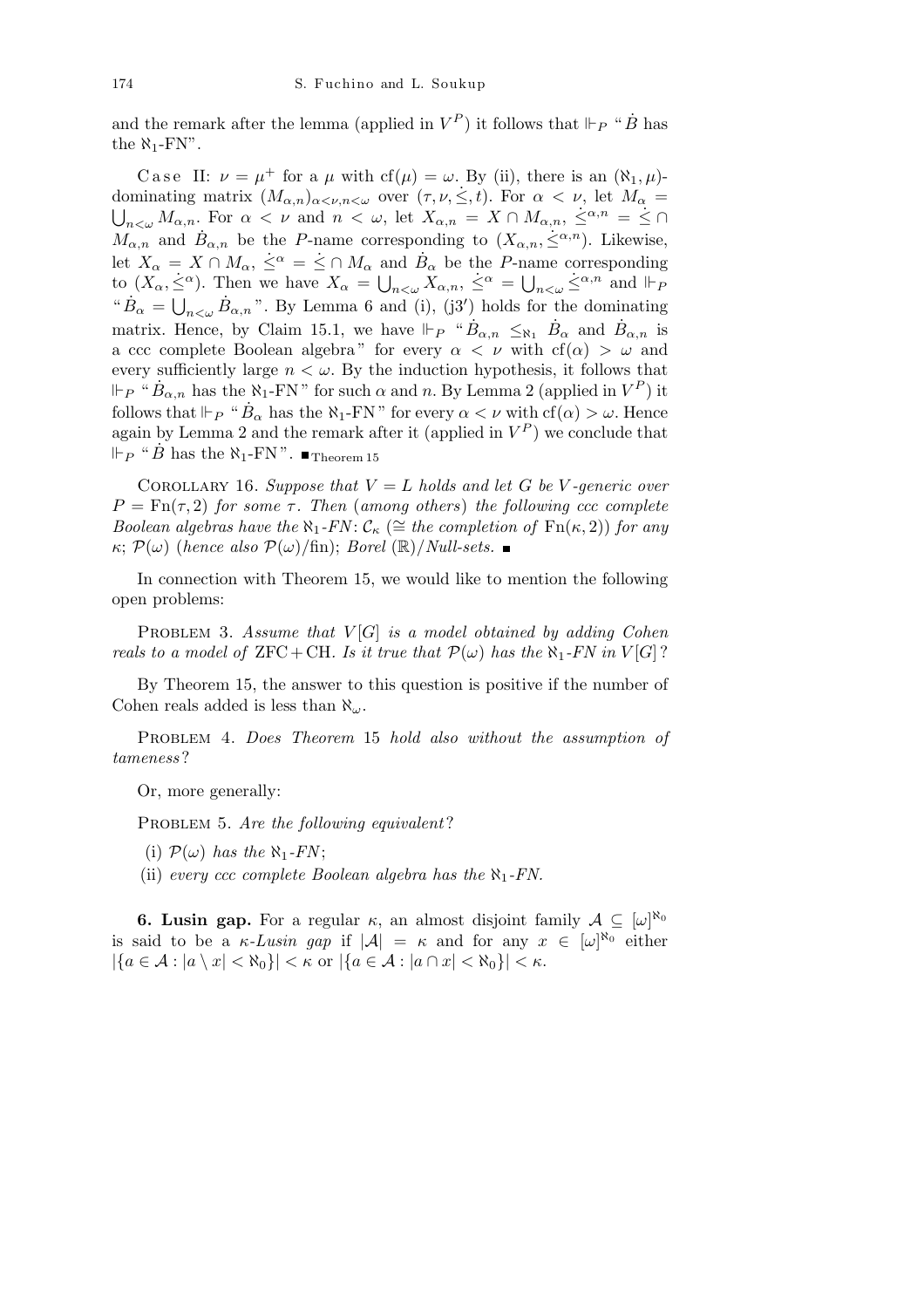THEOREM 17. *Assume that*  $\mathcal{P}(\omega)$  *has the*  $\aleph_1$ -*FN. Then there is no*  $\aleph_2$ -*Lusin gap.*

P r o o f. Let  $f : \mathcal{P}(\omega) \to [\mathcal{P}(\omega)]^{\aleph_0}$  be an  $\aleph_1$ -FN mapping. We may assume that  $f(a) = f(b) = f(\omega \setminus b)$  for all  $a, b \in \mathcal{P}(\omega)$  with  $a =^* b$ . Thus  $x \subseteq^* y$ implies that there is  $z \in f(x) \cap f(y)$  such that  $x \subseteq^* z \subseteq^* y$ , and  $|x \cap y| < \aleph_0$ implies that there is  $z \in f(x) \cap f(y)$  such that  $x \subseteq^* z$  and  $|z \cap y| < \aleph_0$ .

Suppose that  $A = \{a_{\alpha} : \alpha < \omega_2\}$  is an almost disjoint family of subsets of  $\omega$ . We show that *A* is not an  $\aleph_2$ -Lusin gap. Let  $\chi$  be a sufficiently large regular cardinal and consider the model  $\mathcal{H} = (\mathcal{H}(\chi), \in, \leq)$  where  $\leq$  is any well-ordering on  $H$ . Let *N* be an elementary submodel of  $H$  such that  $A, f \in N, N \cap \omega_2 \in \omega_2$  and  $cf(\delta) = \omega_1$  for  $\delta = N \cap \omega_2$ . For  $\alpha \in N$  we have  $|a_{\alpha} \cap a_{\delta}| < \aleph_0$  and hence  $a_{\alpha} \subseteq^* (\omega \setminus a_{\delta})$ . Thus there is  $b_{\alpha} \in f(a_{\alpha}) \cap f(a_{\delta})$ such that  $a_{\alpha} \subseteq^* b_{\alpha} \subseteq^* \omega \setminus a_{\delta}$ . Since  $f(a_{\delta})$  is countable and cf( $\delta$ ) =  $\omega_1$  there is  $b \in f(a_{\delta})$  such that  $I = \{ \alpha < \delta : b_{\alpha} = b \}$  is cofinal in  $\delta$ . We show that *b* witnesses that *A* is not an  $\aleph_2$ -Lusin gap, i.e.,  $J = {\alpha < \omega_2 : a_{\alpha} \subseteq^* b}$  and  $K = \{ \alpha < \omega_2 : |b \cap a_\alpha| < \aleph_0 \}$  both have cardinality  $\aleph_2$ .

 $CLAIM 17.1. |J| = \aleph_2.$ 

 $F$  First note that  $b \in N$  since  $b \in f(a_{\alpha})$  for any  $\alpha \in I \subseteq N$ . Hence  $J \in N$ and  $I \subseteq J$ . Since *I* is cofinal in  $N \cap \omega_2$ , we have  $N \models "J$  is cofinal in  $\omega_2$ ". By elementarity it follows that  $\mathcal{H} \models ``J$  is cofinal in  $\omega_2$ ". Hence *J* is really cofinal in  $\omega_2$ .  $\dashv_{\text{Claim 17.1}}$ 

 $CLAIM 17.2. |K| = \aleph_2.$ 

*⊢* Since *b*  $\in$  *N* it follows that *K*  $\in$  *N*. For  $\beta \in$  *N* ∩  $\omega_2 = \delta$ , we have  $\mathcal{H} \models$  " $\delta \in K \wedge \beta < \delta$ ". Hence  $\mathcal{H} \models$  " $K \nsubseteq \beta$ " and  $N \models$  " $K \nsubseteq \beta$ " by elementarity. It follows that  $N \models "K]$  is unbounded in  $\omega_2$ ". Hence, again by elementarity,  $\mathcal{H} \models$  "*K* is unbounded in  $\omega_2$ ". Thus *K* is really unbounded in  $\omega_2$ . <sup>1</sup>Claim 17.2 **Theorem 17** 

COROLLARY 18.  $\mathbf{b} = \aleph_1$  *or even the statement* " $\mathcal{P}(\omega)$  *does not contain any strictly increasing*  $\subseteq^*$ -*chain of length*  $\omega_2$ <sup>"</sup> does not *imply that*  $\mathcal{P}(\omega)$  *has the*  $\aleph_1$ *-FN.* 

P r o o f. Suppose that our ground model V satisfies the CH. Koppelberg and Shelah [11] proved that the forcing with  $Fn(\omega_2, 2)$  can be represented as a two-step iteration  $A * B$  where  $\mathbb{F}_A$  " $\mathcal{P}(\omega)$  contains an  $\aleph_2$ -Lusin gap". Thus, by Theorem 17, we have  $\mathbb{P}_A$  " $\mathcal{P}(\omega)$  does not have the  $\aleph_1$ -FN". On the other hand, we have  $\Vdash_{A*B}$  " $\mathcal{P}(\omega)$  does have the  $\aleph_1$ -FN" by Theorem 15. Hence  $\Vdash_{A*B}$  " there is no strictly increasing  $\subseteq^*$ -chain in  $\mathcal{P}(\omega)$  of length  $\omega_2$ <sup>"</sup>. It follows that  $\Vdash_A$  " there is no strictly increasing  $\subseteq^*$ -chain in  $\mathcal{P}(\omega)$  of length  $\omega_2$ ".  $\blacksquare$  Corollary 18